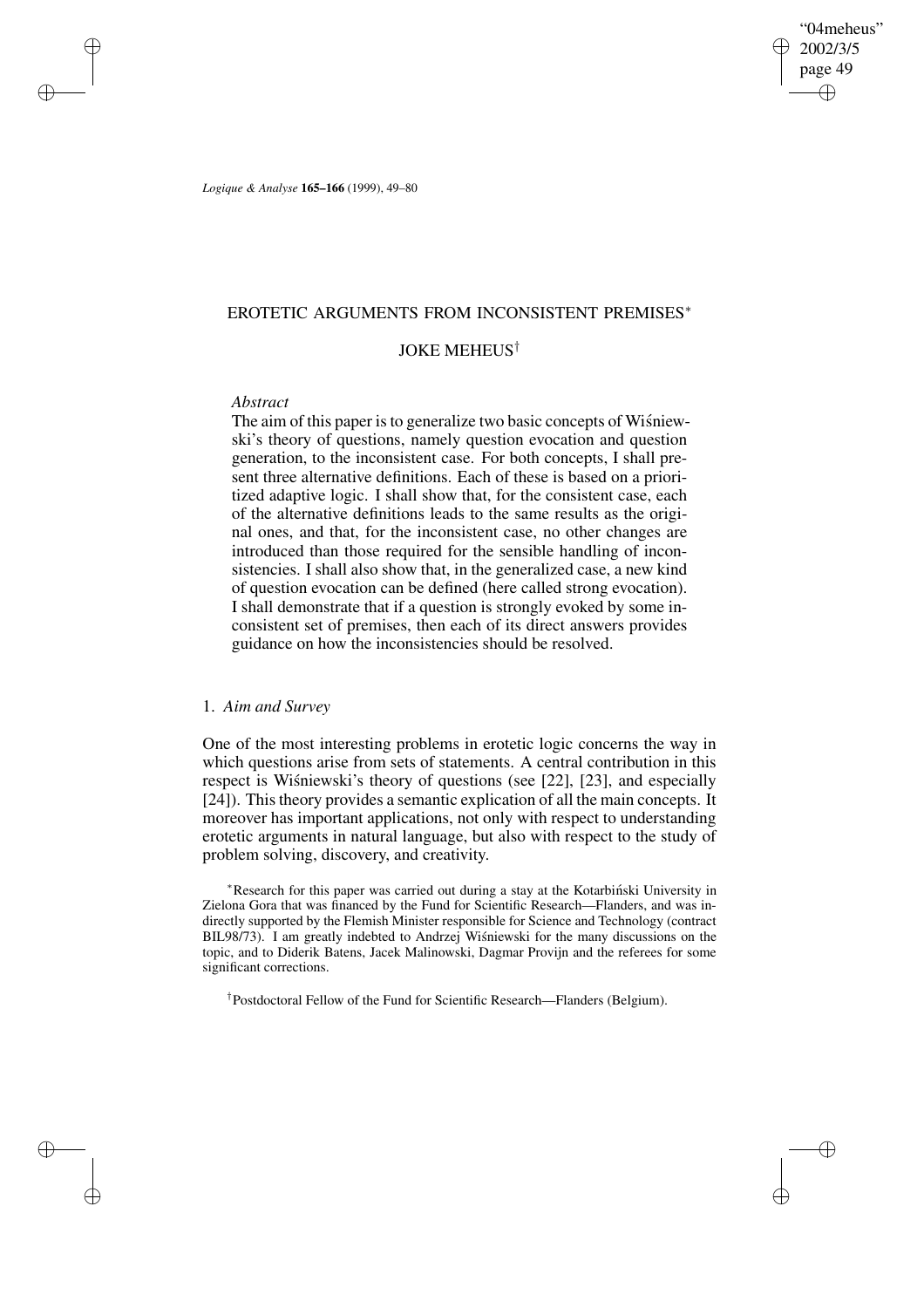✐

### 50 JOKE MEHEUS

Wisniewski's theory also exhibits a shortcoming. Some of the most important applications concern erotetic arguments that have inconsistent premises. For instance, it is typical of many creative processes that questions arise from inconsistencies. However, as Wisniewski's theory is based on Classical Logic (henceforth CL), it can only handle cases in which one is dealing with consistent sets of premises.

The aim of this paper is to present a generalization of two central concepts of Wisniewski's theory, namely question evocation and question generation, to the inconsistent case. An important requirement for this generalization will be that for the consistent case the alternative definitions lead to exactly the same results as the original ones, and that for the inconsistent case, no other changes are introduced than those required for the sensible handling of inconsistencies. Wisnie wski's definitions of question evocation and question generation are briefly discussed in Section 2. In Section 3, I examine the requirements for the generalization to the inconsistent case.

As we shall see, the generalization will be obtained by replacing CL by an appropriate prioritized adaptive logic. A logic is prioritized iff its consequence relation is defined with respect to  $n$ -tuples of sets of closed formulas,  $\Sigma = \langle \Gamma_0, \ldots, \Gamma_n \rangle$ , in which each  $\Gamma_i$  has a different preference ranking. As we shall see below, the logics required for the present application need to handle only couples of subsets  $\langle \Gamma_0, \Gamma_1 \rangle$  in which  $\Gamma_0$  and  $\Gamma_1$  are subsets of W, the set of closed formulas of the standard predicative language  $\mathcal{L}$ , and in which  $\Gamma_0$  is preferred over  $\Gamma_1$ . I shall present three different adaptive logics that satisfy this requirement, and show for which situation each of them is best suited.

A brief introduction to adaptive logics is presented in Section 4, and an intuitive characterization of the three logics in Section 5. In Section 6, I present the first logic, and in Sections 7–9, I discuss the definitions of question evocation and question generation to which this logic leads. The alternative definitions (in terms of the second and third logic) are discussed in Section 10. Section 11 contains some conclusions and open problems.

The three logics presented here are special cases of those presented in [9]. In view of the specific purpose of this paper, I shall restrict the discussion to the semantics. The proof theories of the three systems (as well as the Soundness and Completeness proofs) may be obtained by straightforwardly transforming the results from [9].

# 2. *Wisnie ´ wski's analysis*

In [24], Wisniewski makes a distinction between two kinds of erotetic arguments. They differ from one another with respect to the semantical relation

✐

✐

✐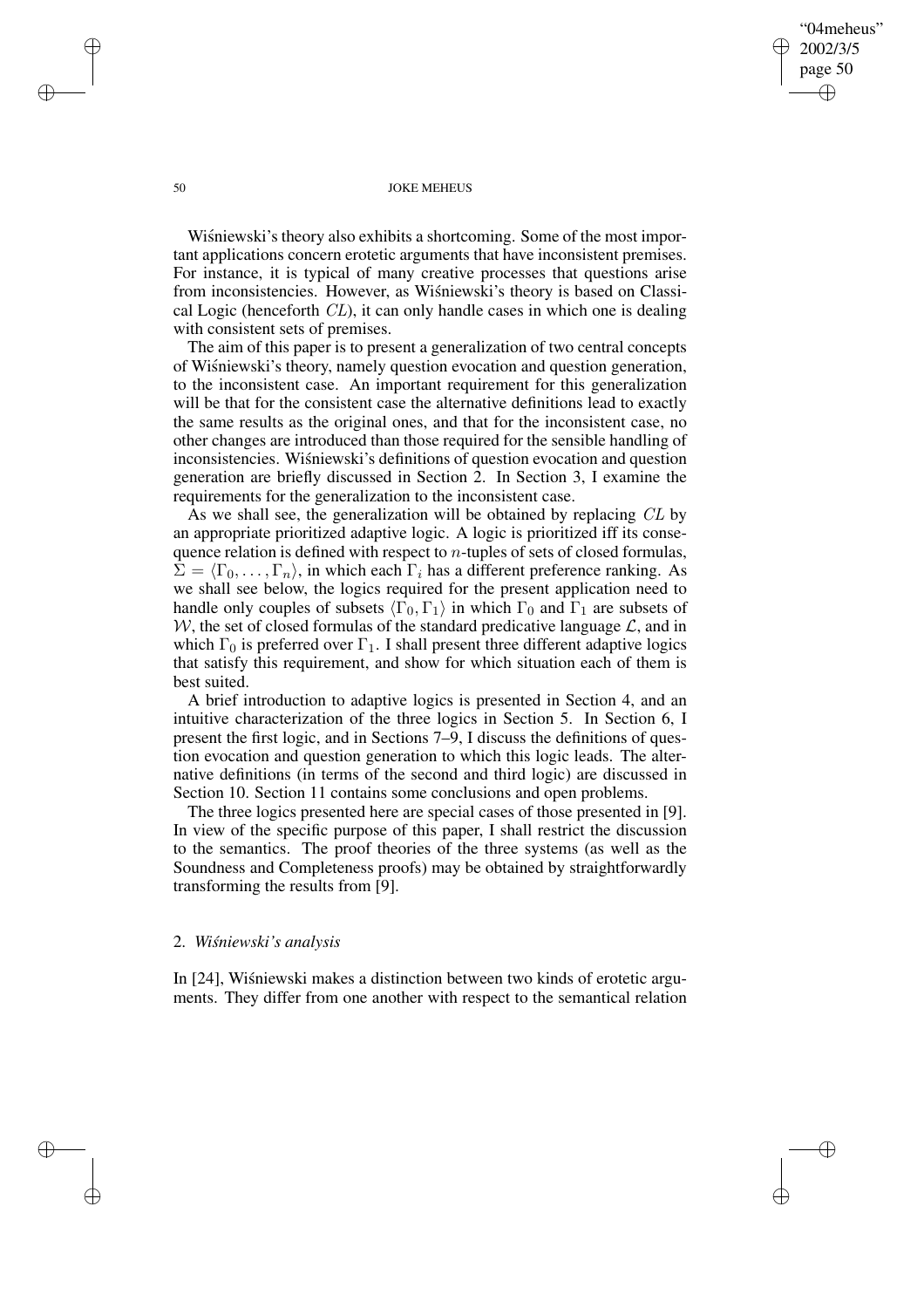✐

✐

✐

between the questions (which are the conclusions) and the premises. In arguments of the first kind, the question is *evoked* by the premises; in those of the second kind, it is *generated* by it.

A question Q is said to be evoked by a set of declarative sentences  $\Gamma$ iff two conditions are met. First, Q should be sound relative to  $\Gamma$ : if all members of  $\Gamma$  are true, then  $Q$  should have a true direct answer. Next,  $Q$ should be informative relative to  $\Gamma$ : none of the direct answers to  $Q$  should be derivable from Γ. If an evoked question is *risky* (in the sense that it is not truly answerable in every case), it is said to be generated by  $\Gamma$ .

As Wisniewski shows, this general characterization can be applied to any logic of questions that satisfies some minimal conditions (see [24, pp. 226– 230]). Its language  $\mathcal L$  should consist of a declarative part (some standard formalized language) and an erotetic part (that allows for the formation of questions). The declarative part should be provided with a proper semantics that is rich enough to define some concept of truth (with regard to models of some kind, algebraic structures, games, . . .). The only condition the erotetic part should meet is that to each question an at least two-element set of (declarative) sentences is assigned that form its direct answers.

Let  $OL$  be any logic that satisfies the above requirements, and let  $\mathcal L$  be the language of  $QL$  in which W is the set of declarative wffs (henceforth, d-wffs) of  $\mathcal L$ . Using the concept of partitions from [20], the semantics of  $QL$  can be characterized in a general way. I shall use  $A, B, C, A_1, \ldots$  as metalinguistic letters for d-wffs and Greek capital letters as metalinguistic letters for sets of d-wffs. The letters  $Q_1$ ,  $Q_2$ ,  $Q_3$ , ... will be used as metalinguistic variables for questions.

A partition of (the declarative part of)  $\mathcal L$  is a couple  $P = \langle T, F \rangle$  in which T and F are sets of d-wffs such that  $T \cap F = \emptyset$  and  $T \cup F = \mathcal{W}$ . A QL-partition is a partition of  $\mathcal L$  that is determined by the semantics of  $QL$ . A d-wff A is true in a QL-partition  $P = \langle T, F \rangle$  iff  $A \in T$ ; otherwise A is false. Both entailment and multiple-conclusion entailment (henceforth, mc-entailment)<sup>1</sup> are defined with respect to the  $QL$ -partitions in which all the premises are true. Thus,  $\Gamma \models_{QL} A$  iff A is true in each QL-partition  $P = \langle T, F \rangle$  such that  $\Gamma \subseteq T$ . And, where  $\Gamma \models \Delta$  stands for "Γ mc-entails"  $\Delta$ ",  $\Gamma \models_{OL} \Delta$  iff at least one member of  $\Delta$  is true in every QL-partition such that  $\Gamma \subseteq T$ .<sup>2</sup>

<sup>1</sup> The notion of multiple-conclusion entailment helps to define the concepts of question evocation and question generation in a way that is as general as possible (that is, for instance, not restricted to sets of premises that are  $\omega$ -complete).

 $2 \text{ In } [24]$ , Wisniewski defines entailment and mc-entailment with respect to the *admissible* partitions of  $QL$  (a non-empty subclass of the  $QL$ -partitions). The admissible partitions may be, for instance, those that guarantee  $\omega$ -completeness. However, as admissible partitions can be defined whenever partitions can, and as the discussion in the present paper does not require

*"04meheus" 2002/3/5 page 51*

✐

✐

✐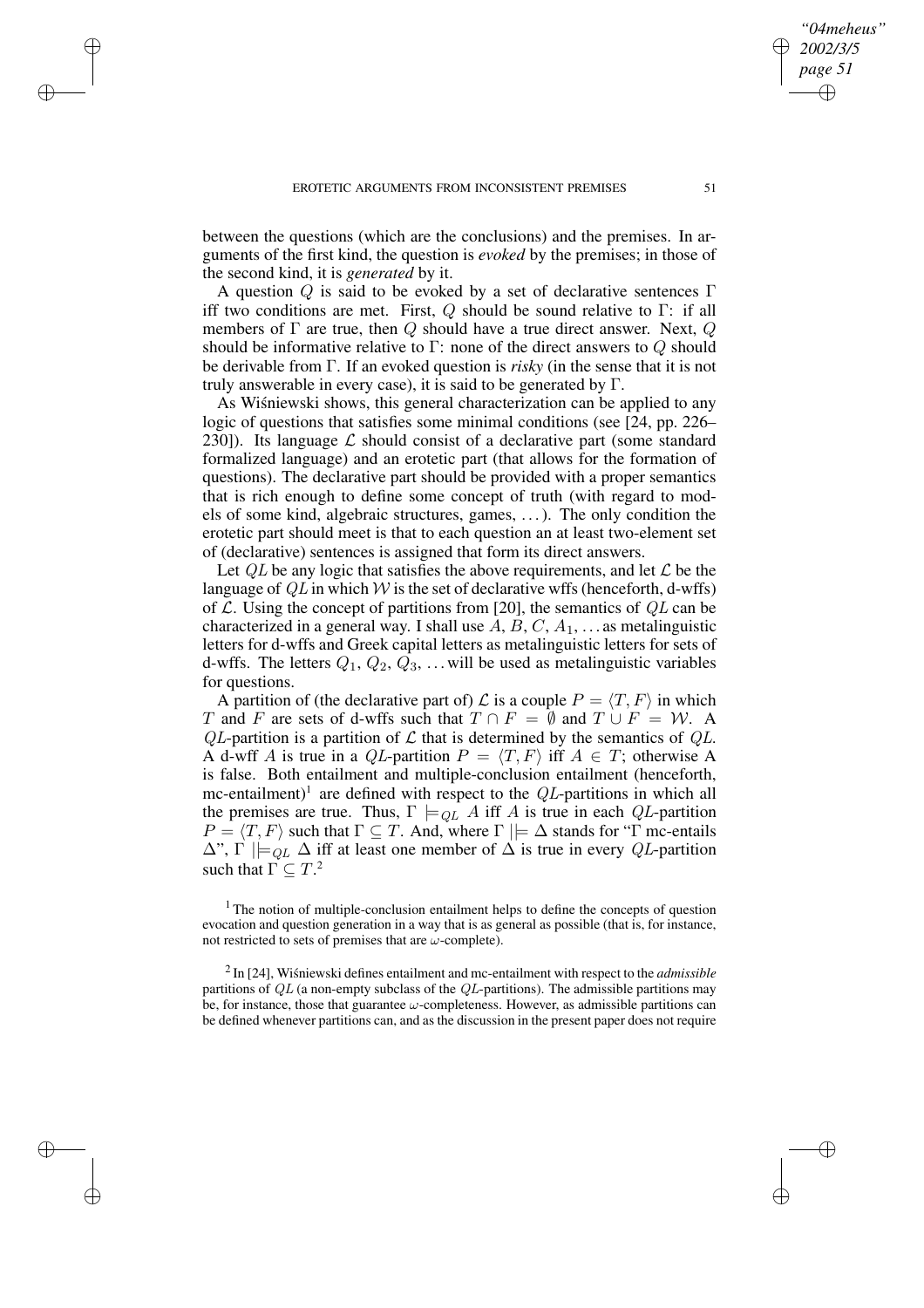✐

### 52 JOKE MEHEUS

The adequacy requirements for erotetic arguments are now easily defined. Let QL-soundness (respectively QL-informativeness) refer to soundness (respectively informativeness) according to  $QL$ , and let  $dQ$  stand for the set of direct answers to Q.

*Definition 1*: *A question* Q *is* QL*-sound relative to a set of d-wffs* Γ *iff*  $\Gamma \models_{QL} dQ.$ 

*Definition 2*: *A question* Q *is* QL*-informative relative to a set of d-wffs* Γ *iff for each*  $A \in dQ$ ,  $\Gamma \not\models \mathcal{Q}_L \{A\}.$ 

Also the definitions of question evocation and question generation are straightforward. Let  $\Gamma \models_{E_{QL}} Q$  stand for "Q is evoked by  $\Gamma$  according to  $QL$ " and  $\Gamma \models_{G_{QL}} Q$  for " $\tilde{Q}$  is generated by  $\Gamma$  according to  $QL$ ".

*Definition* 3:  $\Gamma \models_{E_{QL}} Q$  *iff* (i)  $\Gamma \models_{QL} dQ$ *, and* (ii) *for each*  $A \in dQ$ ,  $\Gamma \not\models QL$   $\{A\}$ .

*Definition* 4:  $\Gamma \models_{G_{QL}} Q$  *iff* (i)  $\Gamma \models_{QL} dQ$ , (ii) *for each*  $A \in dQ$ ,  $\Gamma \not\models q_L \{A\}$ , and (iii)  $\emptyset \not\models_{OL} dQ$ .

Although this is not required by the above definitions, Wisniewski's entire theory is based on logics of questions that are extensions of CL. As a consequence, the theory is inadequate to understand how questions arise from inconsistent premises. It is easily observed why. Let  $CL^*$  be any logic of questions based on CL. Definitions 1–4 entail that all possible questions are  $CL^*$ -sound relative to an inconsistent set of d-wffs  $\overline{\Gamma}$ , but that none of them is  $CL^*$ -informative relative to  $\Gamma$ , and hence, that, according to  $CL^*$ , no question is evoked or generated by an inconsistent set of d-wffs.

Wisniewski himself draws attention to this problem  $(24, pp. 215-216)$ . The situation he considers is the following. Suppose that some accepted set of premises  $\{A_1, \ldots, A_n\}$  entails B, and that there are also good reasons (for instance, empirical ones) to accept  $\neg B$ . As  $\Gamma = \{A_1, \ldots, A_n, (A_1 \land \ldots \land A_n)\}$  $A_n$ )  $\supset$  B,  $\neg$ B} is inconsistent, no question is evoked by  $\Gamma$  on the above

that a set of admissible partitions is isolated, I keep the definitions as simple as possible. For a discussion of the importance of admissible partitions, see [24, pp. 104–105]—the discussion there proceeds in terms of "normal interpretations".

✐

✐

✐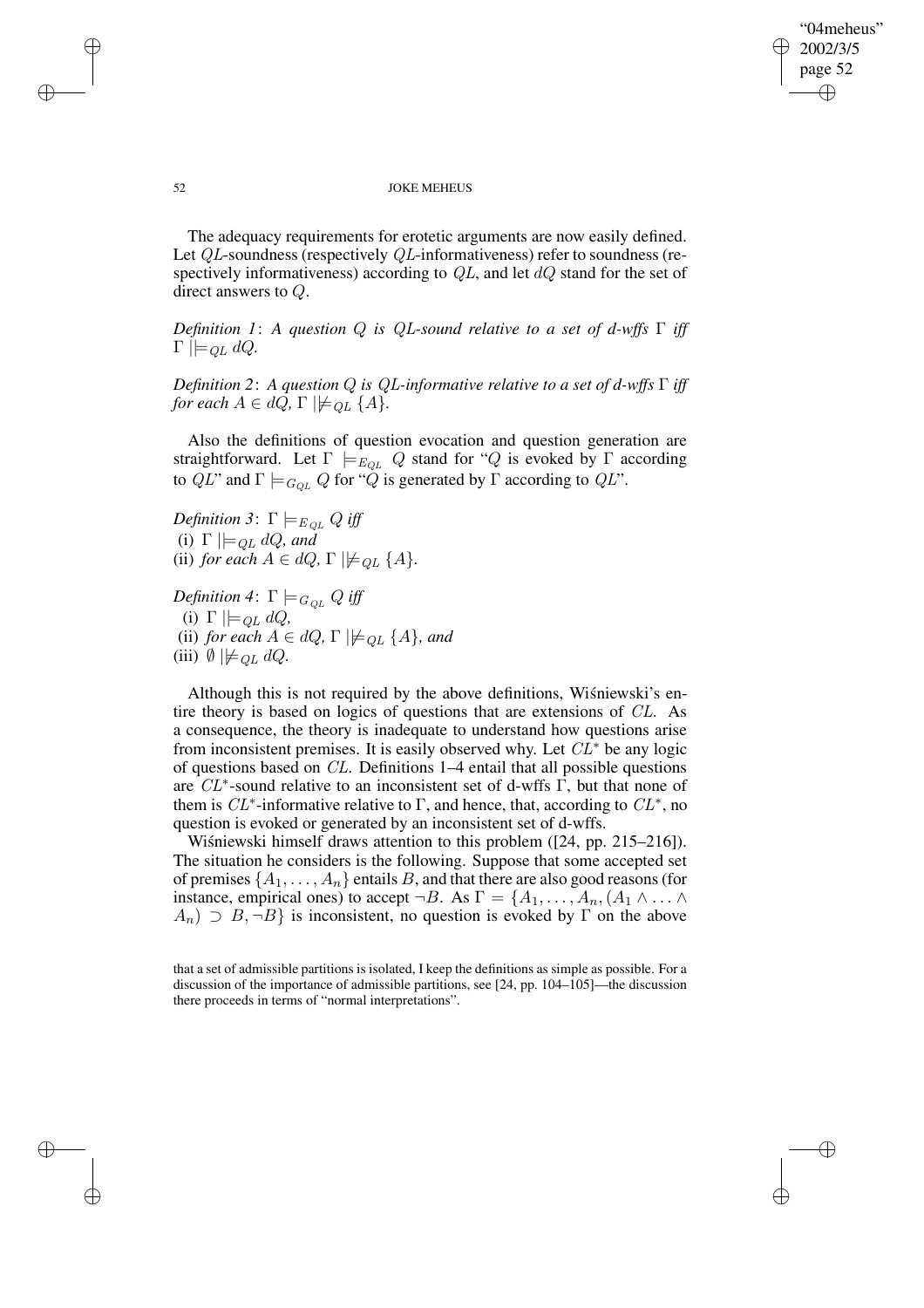analysis. Still, when confronted with a set of premises like this, inquirers may infer questions from it, for instance, "Is  $\neg \overline{A}_1$  the case or ... or  $\neg \overline{A}_n$ ?".

The way out proposed by Wisniewski is the following. In situations like this, he claims, inquirers do not use the sentences  $A_1, \ldots, A_n$  in their erotetic inferences, but 'keep them in suspense'. The set of premises that *is* used for the erotetic inferences, namely  $\overline{\Gamma'} = \{ (A_1 \wedge \dots \wedge A_n) \supset B, \neg B \}$ , is consistent. Moreover, the question "Is  $\neg A_1$  the case or ... or  $\neg A_n$ ?" is evoked by  $\Gamma'$  (according to any logic of questions based on CL). In view of this, Wisniewski suggests that the definitions of evocation should be changed in such a way that the question "Is  $\neg A_1$  the case or ... or  $\neg A_n$ ?" is evoked by the inconsistent set  $\Gamma$ . Although the details are not spelled out, the underlying idea seems to be that a question Q is evoked by an inconsistent set of premises  $\Gamma$  iff (i) it is evoked by a consistent  $\Gamma' \subset \Gamma$ , and (ii) every member of  $\Gamma - \Gamma'$  is 'kept in suspense'.

At first sight, this proposal seems highly attractive. However, as it stands, there are several problems with it. The first is that it presupposes that one is able to distinguish beforehand (that is, before the inconsistencies are resolved) between premises that should be accepted unequivocally (and that together form a consistent subset), and those that should be kept in suspense. In interesting cases, this is usually far from evident. For instance, when dealing with an inconsistent scientific theory, it often takes years before one is able to make this distinction. Meanwhile, however, questions are derived from the inconsistent theory.<sup>3</sup>

The second problem is related to this. Wisniewski's analysis seems to suggest that the decision which premises should be kept in suspense and which not is merely taken on external grounds. (There are no logical reasons why  $A_1, \ldots, A_n$  should be kept in suspense rather than  $(A_1 \wedge \ldots \wedge A_n) \supset B$ or  $\neg B$ .) This, however, may lead to unwanted results. Consider, for instance, the set  $\Gamma$  that consists of

- (1)  $(\forall x)(Px \supset Qx)$
- $(2)$   $Pa$

✐

✐

✐

✐

- (3)  $Pb \vee Rb$
- $(4) \neg Pa$
- $(5)$   $\neg Pb$
- (6)  $(\forall x)(Qx \supset (Rx \vee Sx))$

and suppose that  $(1)$ – $(3)$  are (on the basis of non-logical grounds) clearly preferred over (4)–(6). In view of this, it seems reasonable to keep (4) in suspense in favour of (2). But what about (5) and (6)? As these are logically independent from the inconsistency between (2) and (4), it seems unjustified not to use them in one's erotetic inferences, even if they do not have the same

<sup>3</sup> Interesting illustrations of this phenomenon can be found in [21], [11], and [15].

"04meheus" 2002/3/5 page 53

✐

✐

✐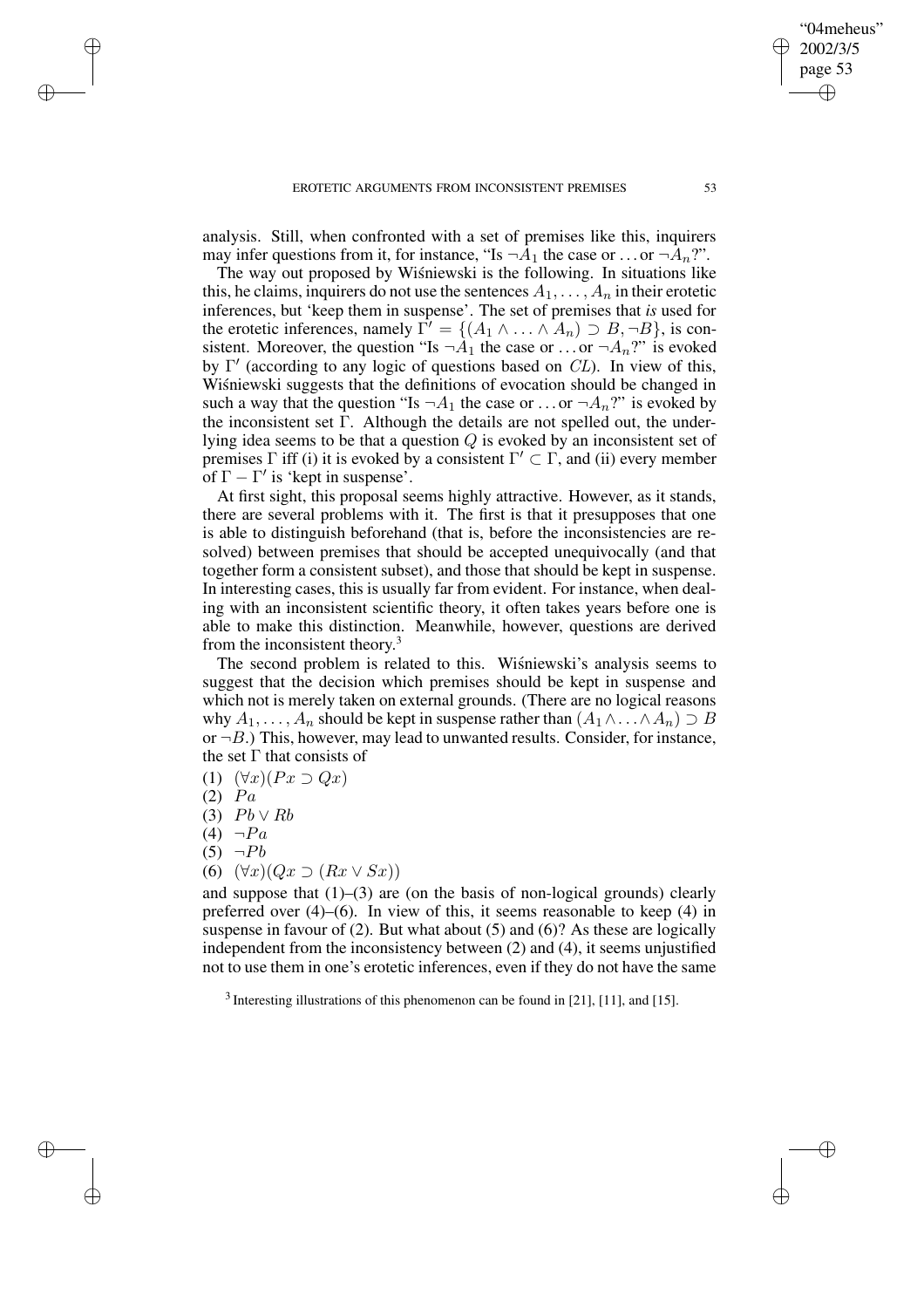"04meheus" 2002/3/5 page 54 ✐ ✐

✐

✐

## 54 JOKE MEHEUS

preference ranking as  $(1)$ – $(3)$ . Evidently, the choices made in this respect determine which questions arise from an inconsistent set of premises. If (4)–  $(6)$  are kept in suspense, then, on Wisniewski's proposal, the question "Is Pb the case or Rb?" would be both sound and informative relative to  $\Gamma$ , and hence, would be evoked by it. The question "Is  $Ra$  the case or  $Sa$ ?" would under the same conditions not be sound relative to  $\Gamma$ , and hence, would not be evoked by it. If, however, (5) and (6) are used in the erotetic inferences, then the former question would not be evoked, but the latter would.

A final problem is related to the fact that Wisniewski's proposal is extremely sensitive to the formulation of the premises. Consider again (1)–(6), and suppose that it can be decided, on the basis of external grounds, that only (4) should be kept in suspense. Suppose now that (4)–(6) are replaced by (7)  $(\neg Pa \wedge \neg Pb) \wedge (\forall x)(Qx \supset (Rx \vee Sx))$ 

In that case, Wisniewski's proposal leaves no other alternative than to keep (7) in suspense. But then, there is also a change in the set of evoked questions. For instance, the question that has  $Ra$  and  $Sa$  as its direct answers is no longer evoked. If the different premises derive from different sources, this sensitivity may be seen as desirable. However, where this is not the case, it may lead to arbitrary results.

## 3. *Generalizing to the Inconsistent Case*

When dealing with an inconsistent set of premises, the requirements for erotetic arguments are not clear. What does it mean that a question is sound relative to a set of inconsistent premises? Can we require that the question must have a true direct answer if all the premises are true? And, what does it mean that it is informative? Can we demand that it should be possible for each direct answer to be false, even if all the premises are true?

To some readers these questions may seem rhetorical. How is it possible that *all* members of an inconsistent set of premises are true? Several observations are important here. First, whether a statement A is true depends not only on the state of the world, but also on the language  $\mathcal L$  that is used to express A, and on the correspondence relation  $R$  that links  $\mathcal L$  to the world. Secondly, no matter how the world looks like, it is possible to design a language  $\mathcal L$  and a correspondence relation  $\mathcal R$  such that the true description of the world is inconsistent. Thirdly, inconsistent theories may be empirically successful—they may, for instance, provide explanations for a wide range of phenomena, and moreover lead to important predictions. Fourthly, finding a consistent alternative for an inconsistent scientific theory (that is at least as successful) may take years, even decades. If the inconsistent theory is sufficiently successful, it will in the meantime be used for explaining, predicting,

✐

✐

✐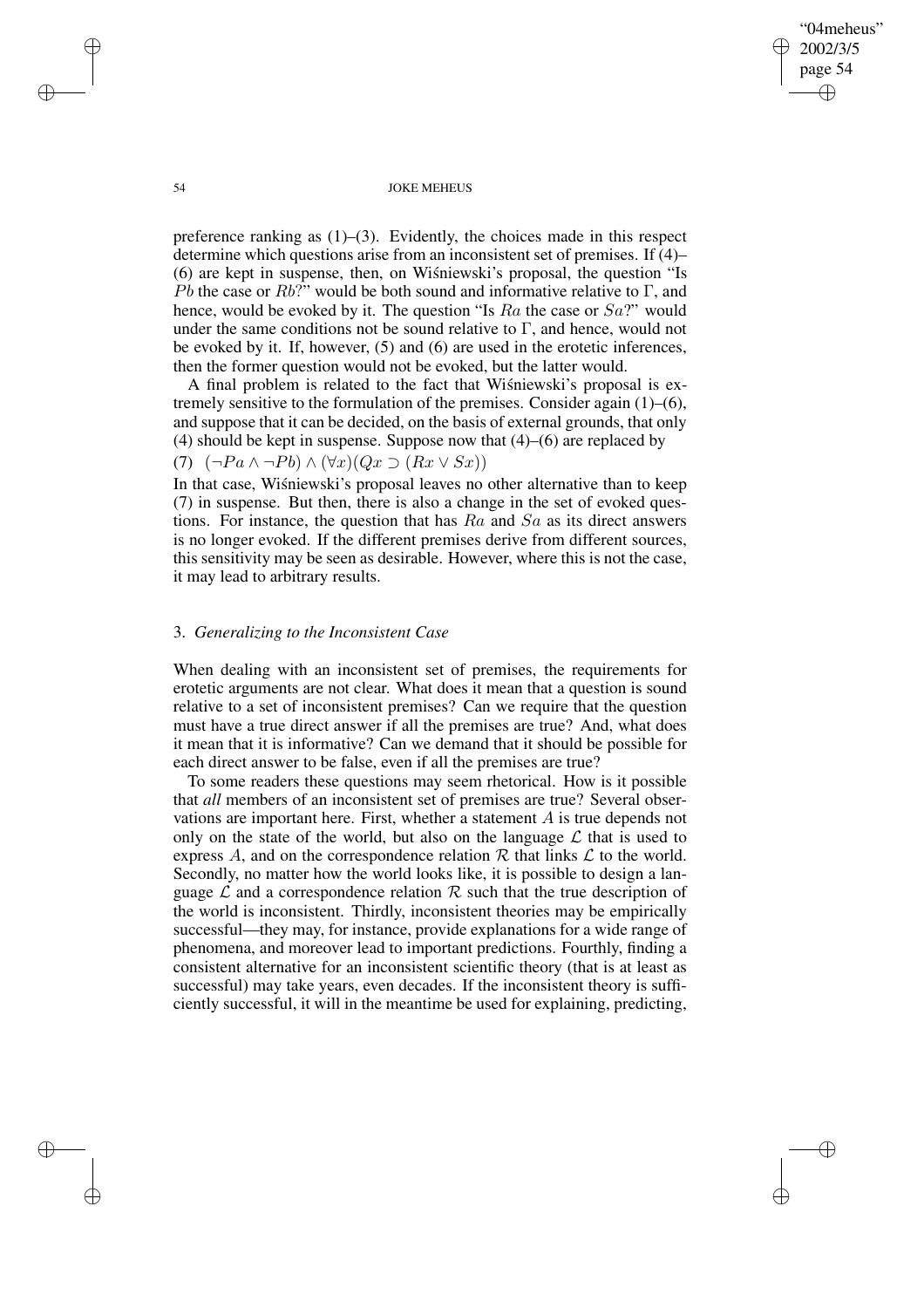✐

✐

✐

and problem solving. Finally, by using a logic that does not validate *Ex Falso Quodlibet*, reasoning from an inconsistent theory can be just as rational as that from a consistent one.<sup>4</sup>

In view of all this, it should not surprise us that in some cases inquirers make inferences from an inconsistent set of premises, *without* being interested (at least for the time being) in modifying that set. In cases like this, it makes perfectly good sense to say that all members of the inconsistent set are accepted as true.

There is, however, also another type of situation. When dealing with an inconsistent set of premises, one may want to replace this set by a consistent alternative. This may be because one is convinced that, given the language  $\mathcal L$ and the correspondence relation  $R$ , some premises must be false. It may also be because one wants to change the underlying language and correspondence relation in such way that a consistent description becomes possible. Also in this second type of situation, inferences are made from an inconsistent set (at least as long as it is unclear which premises should be rejected or modified in order to restore consistency).<sup>5</sup> The difference is, however, that not all members of the inconsistent set are accepted as true, and that the subset of premises that *are* accepted as true (if any) is intended to be consistent.

In order to answer the questions from the beginning of this section, it is important that we make a distinction between these two types of situation. In the first type, all premises are accepted as true. Hence, soundness and informativeness can be defined in the same way as in the consistent case (provided, of course, that one chooses a logic of questions that can sensibly handle inconsistencies). So, the only change needed is that in the Definitions 1–4, the underlying logic does not validate Ex Falso Quodlibet.<sup>6</sup> The second type of situation is somewhat more complex. It not only requires that one chooses an appropriate logic that can handle inconsistencies, but also that one reconsiders the notions of "soundness" and "informativeness". In the rest of this paper, I shall only deal with situations of this second type.

<sup>4</sup> Some readers may begin to wonder why scientists bother about consistency. One possible explanation is that consistent theories, everything else being equal, are more economical than inconsistent theories—see also [7].

<sup>5</sup> Several case studies from the history of the sciences show that even in cases where scientists aim at finding a consistent alternative, consistency is not restored by simple excision. To the contrary, as long as there are no good reasons to resolve the inconsistencies in a particular way, scientists continue to make inferences from the inconsistent set—see, for instance, [15] and [21].

 $<sup>6</sup>$  Preferably, the logic should guarantee that, for the consistent case, one obtains the same</sup> results as Wisniewski. As is shown in  $[12]$ , this may be realized by replacing  $CL$  by an appropriate inconsistency-adaptive logic.

"04meheus" 2002/3/5 page 55

✐

✐

✐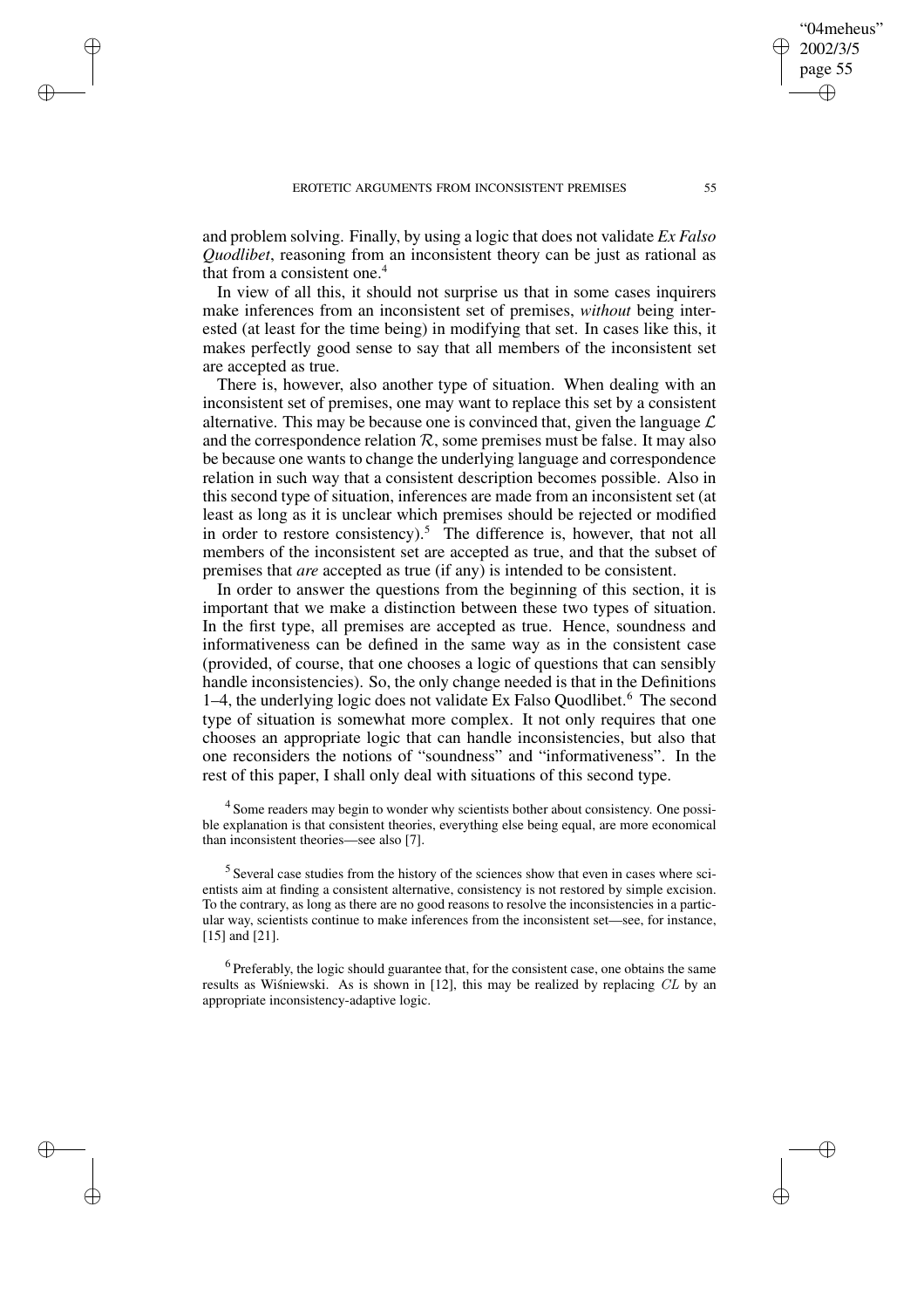"04meheus" 2002/3/5 page 56 ✐ ✐

✐

✐

### 56 JOKE MEHEUS

If it is unclear which members of an inconsistent set should be accepted as true and which not, it seems attractive to interpret all members of that set as *possibly true*. This reinterpretation has the advantage that the inconsistent set becomes consistent (and is thus safeguarded from triviality). It moreover expresses that the truth of the premises is no longer taken at face value.<sup>7</sup>

Though very natural, the reinterpretation faces two problems. The first is that it does not take into account external preferences. Even if it is unclear how the inconsistencies should be resolved, one may have external grounds to accept some premises as true. The second problem is that one may obtain an interpretation that is much too poor—even if external preferences would be taken into account. Consider, for instance,  $\Gamma = \{p, \neg p, q, q \supset (r \vee r) \}$ s). Even if no member of  $\Gamma$  has a higher external preference than any of the others, it seems intuitively unjustified to accept both q and  $q \supset (r \vee$ s) as possibly true only. As both formulas are logically independent from the inconsistency between p and  $\neg p$ , they can be retained in any consistent alternative to  $\Gamma$ , and hence, there seems to be no reason to question them.

So, what we seem to need is an interpretation of the premises that is "as rich as possible". If one has external reasons to accept some sentence as true, then this sentence should come out true. Moreover, if it can be decided, on the basis of a logical analysis, that some sentence is likely to be retained in any consistent alternative, then this sentence too should come out true.

Evidently, the logical grounds for deciding that some sentence is likely to be retained when the inconsistencies are resolved are dependent on the application context. Suppose, for instance, that  $\Gamma = \{p \land q, \neg p \land (q \supset$  $(\overline{r} \vee s)$ ,  $s \vee t$ , and that each member of  $\Gamma$  stands for the information that originates from a certain source. In some cases, the fact that the first two sources contradict each other may be seen as a reason to question the credibility of those sources, and hence, to suspend judgment on every item of information that originates from them. In other cases, one will question only those items that are explicitly contradicted. Here, unlike in the former kind of cases, one will accept q and  $q \supset (r \vee s)$  as true.<sup>8</sup>

 $\frac{7}{1}$  This is the so-called discussive approach to inconsistent theories that was first proposed by Stanisław Jaśkowski—see [14]. The idea behind discussive logics is quite simple: A follows 'discussively' from a (possibly inconsistent) set of premises  $\Gamma$  iff  $\diamondsuit A$  follows from  $\{\diamondsuit A \mid A \in \Gamma\}$  by some appropriate modal logic (for instance, S5). It is easily observed that discussive logics are paraconsistent ( $\Diamond A$ ,  $\Diamond \neg A \not\models B$ ), and that they do not allow for the derivation of contradictions. A disadvantage is, however, that they invalidate all genuine multiple-premise rules, and hence, that they are extremely poor. In [17], an adaptive version is presented for Jaskowski's discussive logic  $D2$ . This logic, called  $D2^r$ , preserves all qualities of discussive logics, but moreover validates all multiple-premise rules for sentences that behave consistently. The logics presented here are prioritized versions of  $D2^r$ .

<sup>8</sup> Also in cases where the origin of the information is unimportant, one usually wants to retain as many items of information as possible.

✐

✐

✐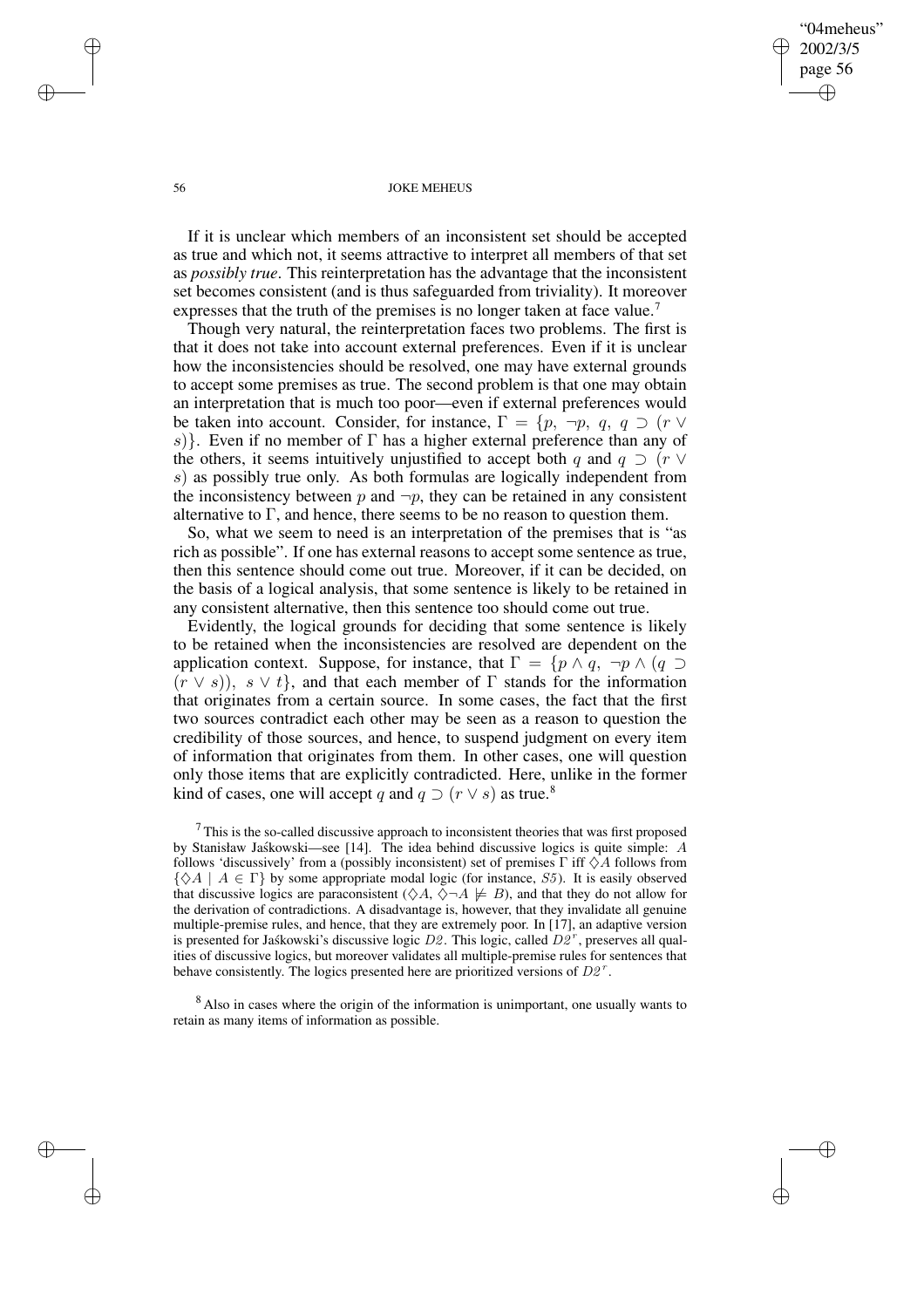EROTETIC ARGUMENTS FROM INCONSISTENT PREMISES 57

✐

✐

✐

✐

So, when trying to find a consistent alternative for an inconsistent set of premises, one tends to accept all sentences as true that, relative to external preferences and the application context, are likely to be retained *after* the inconsistencies are resolved. This observation is important to answer the questions from the beginning of this section. When judgment is suspended on the truth or falsity of some of the premises, it makes no sense to define soundness and informativeness with respect to *all* premises. It does make sense, however, to define these notions with respect to the sentences that are likely to be retained after the inconsistencies are resolved. Let us use the term "the consistent core of  $\Gamma$ " to refer to the consequences of  $\Gamma$  that are likely to be retained in any consistent alternative.<sup>9</sup> The requirements of question evocation can be defined in a very natural way with respect to this consistent core. Thus, a question  $Q$  is sound relative to a (possibly inconsistent) set of premises  $\Gamma$  iff  $Q$  must have a true direct answer if all the members of the consistent core of  $\Gamma$  are true. Q is informative relative to  $\Gamma$  iff each of its direct answers can be false if all members of the consistent core of  $\Gamma$  are true.

*Example 1.* Consider  $\Gamma = \{p \land q, \neg p, q \supset (p \lor r)\}$ , and suppose that the consistent core of  $\Gamma$  consists of the *CL*-consequences of  $\{q, q \supset (p \vee r)\}\$ . In that case, the generalized definitions warrant that the question  $Q$  that has  $p$ and r as its direct answers is sound and informative relative to  $\Gamma$ . This seems intuitively justified. If one has (internal or external) reasons to believe that p ∨ r will be retained after the inconsistencies are resolved, one has reasons to believe that  $Q$  is truly answerable. Moreover, as neither  $p$  nor  $r$  belongs to the consistent core of  $\Gamma$ , one has reasons to believe that each of the direct answers to Q may be false.

Given these generalized definitions of soundness and informativeness, the situation is very similar to the consistent case. For instance, like in the consistent case, questions that have only contradictions as direct answers should neither be evoked nor generated—see also Section 7.<sup>10</sup> There are, however, two important differences.

The first difference concerns the conditions under which questions arise. In the consistent case, questions are evoked because the available information exhibits certain 'gaps'. If a question  $Q$  is evoked by a set of premises

 $9 \text{ In view of the above considerations, it is evident that the consistent core of an inconsistency.}$ tent set of premises may vary from one application context to another.

 $10$  Note that this is different in situations in which all members of an inconsistent set are accepted as true. There, it makes perfectly good sense to infer questions that have only contradictions as direct answers.

"04meheus" 2002/3/5 page 57

✐

✐

✐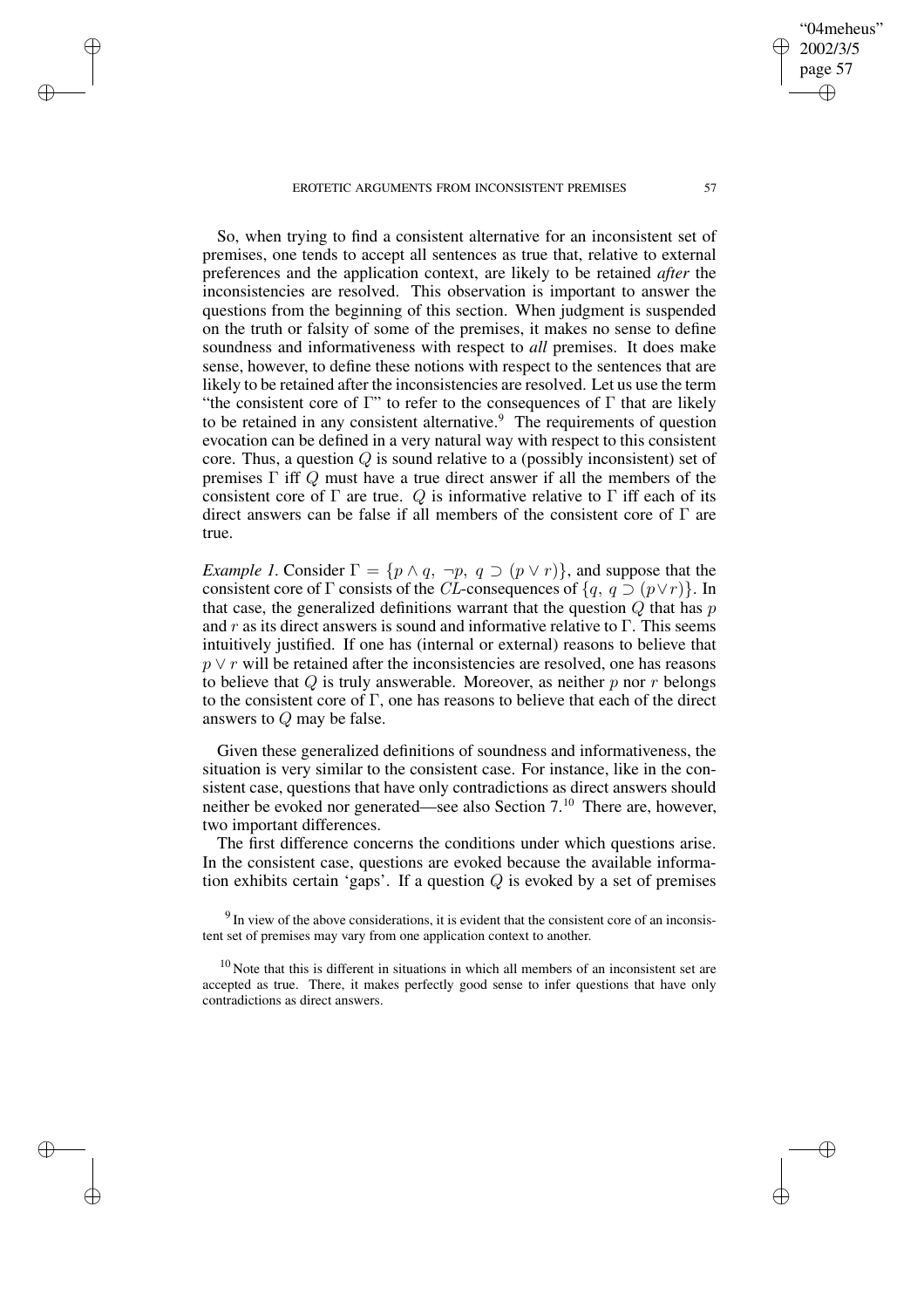✐

#### 58 JOKE MEHEUS

Γ, then Γ is incomplete, and each direct answer to  $Q$  provides information that cannot be obtained from  $\Gamma$  itself. This property is retained in the inconsistent case, but some of the evoked questions satisfy an additional requirement, namely that each of their direct answers provides information on how the inconsistencies should be resolved. This is illustrated by the following example.

*Example* 2. Consider  $\Gamma = \{p \supset r, \neg q \supset \neg r, p, \neg q\}$ , and suppose that the consistent core of  $\Gamma$  consists of *CL*-tautologies only. In that case, the question that has  $p \wedge q$ ,  $p \wedge \neg q$ ,  $\neg p \wedge q$ , and  $\neg p \wedge \neg q$  as its direct answers is sound and informative relative to the consistent core of Γ. However, it also has the property that each of its direct answers, when added to the consistent core of Γ, limits the choices that have to be made in order to restore consistency. As long as no logically contingent sentence is added to the consistent core of Γ, it can only be inferred that at least one of the members of Γ has to be rejected. If  $p \wedge q$  (respectively  $p \wedge \neg q$ ) is added to it, it can be inferred that  $\neg q$  (respectively  $p \supset r$  or  $\neg q \supset \neg r$ ) has to be rejected. (The situation is analogous for the two other direct answers.)

By lack of a better term, I shall say that a question that satisfies the additional requirement (namely that each of the direct answers provides guidance on how the inconsistencies should be resolved) is *eliminative* relative to Γ. If a question  $Q$  is sound, informative and eliminative with respect to  $\Gamma$ , I shall say that it is *strongly evoked* by Γ. In Section 8, I shall define both notions in a more precise way.

The second difference with the consistent case concerns the requirement that an answered question should no longer arise. In the consistent case, this is realized in a very simple way: whenever a question is answered, its answer is added to the set of premises. The only complication in the generalized case is that answers should be added to the consistent core of the premises. Compare also with the discussion of Example 2: if the true answer would not be added to the consistent core, then the same question would continue to arise.

Let me end this section with a short summary. When generalizing the idea of erotetic arguments to the inconsistent case, a distinction has to be made between two types of situations: those in which the inconsistencies are (for the time being) accepted as true, and those in which this is not the case. In this paper, I only deal with the second type of situation. Important for this type is that the requirements for erotetic arguments have to be defined, not with respect to the inconsistent set Γ, but with respect to the *consistent core* of Γ. This consistent core is defined by a combination of external and internal criteria, and is dependent on the application context.

 $\rightarrow$ 

 $\rightarrow$ 

✐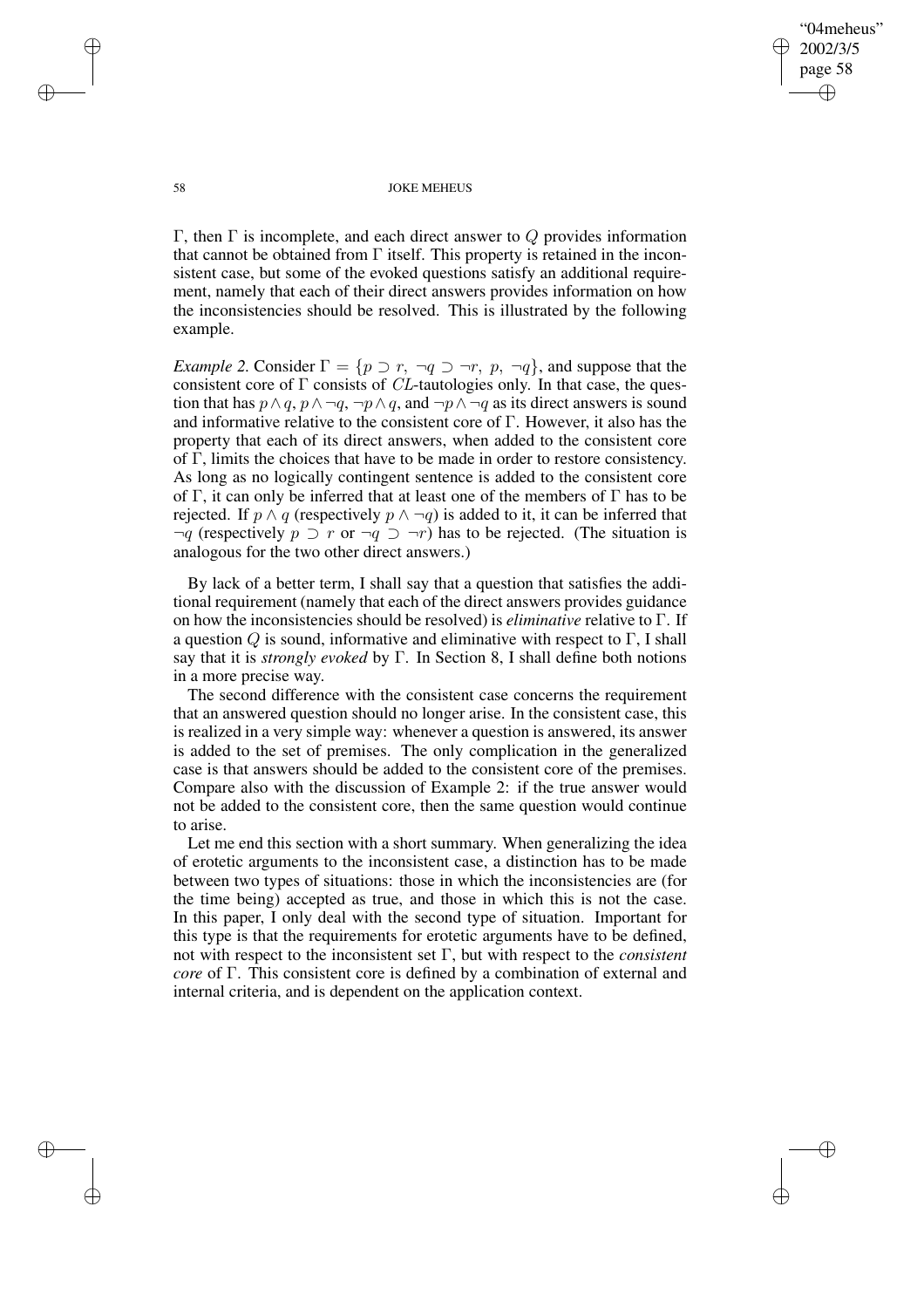One of the main properties of the logics discussed below is that they enable one to *localize* the consistent core of an inconsistent set Γ. In Section 5, we shall see how this is realized. But first, I need to explain the basic concepts of adaptive logics.

## 4. *Adaptive Logics*

 $\rightarrow$ 

 $\rightarrow$ 

✐

✐

The first adaptive logic was designed by Diderik Batens around 1980 (see [1]), and was an inconsistency-adaptive logic. As their name indicates, inconsistency-adaptive logics localize the specific inconsistencies that follow from a theory, and 'adapt' themselves to these. If some consequences of a theory behave inconsistently, applications of the rules of inference to these consequences are restricted. However, for consequences of the theory that behave consistently, all rules of  $CL$  can be applied in their full strength.<sup>11</sup> Later, the idea of an adaptive logic was generalized to other types of logical abnormalities (such as negation-incompleteness)—see [5] for an overview. An important recent development within the adaptive logic programme is the generalization to ampliative forms of reasoning. All three logics presented in this paper are ampliative adaptive logics.

All adaptive logics are based on the idea that a specified set of presuppositions is followed 'as much as possible', that is, *unless and until* they are explicitly violated. If a presupposition is violated, the rules of inference are restricted in order to avoid triviality. However, where this is not the case, the rules can be applied in their full strength. Adaptive logics are thus especially suited for the formal study of reasoning processes that are non-monotonic and/or dynamic.<sup>12</sup> It is indeed typical of such processes that inferences are made on the condition that some presupposition is satisfied. If this condition is no longer fulfilled, there may be a restriction of the rules of inference, and hence, a revision of previously derived conclusions. For instance, when dealing with an inconsistent set of premises  $\Gamma$ , inferences may be drawn on the presupposition that a sentence A behaves consistently. If this presupposition

"04meheus" 2002/3/5 page 59

✐

✐

✐

 $11$  What this comes to is that inconsistency-adaptive logics do not invalidate a set of rules of inference, but invalidate specific applications of such rules. Inconsistency-adaptive logics thus differ in important respects from monotonic paraconsistent logics. Most of these are obtained by dropping the consistency requirement of  $CL$ , and by restricting the rules of inference accordingly.

 $12$  A reasoning pattern is called dynamic if the mere analysis of the premises may lead to the withdrawal of previously drawn conclusions. Note that a dynamic reasoning process is not necessarily non-monotonic. In [6], for instance, Batens shows that the pure logic of relevant implication can be characterized by a dynamic proof theory.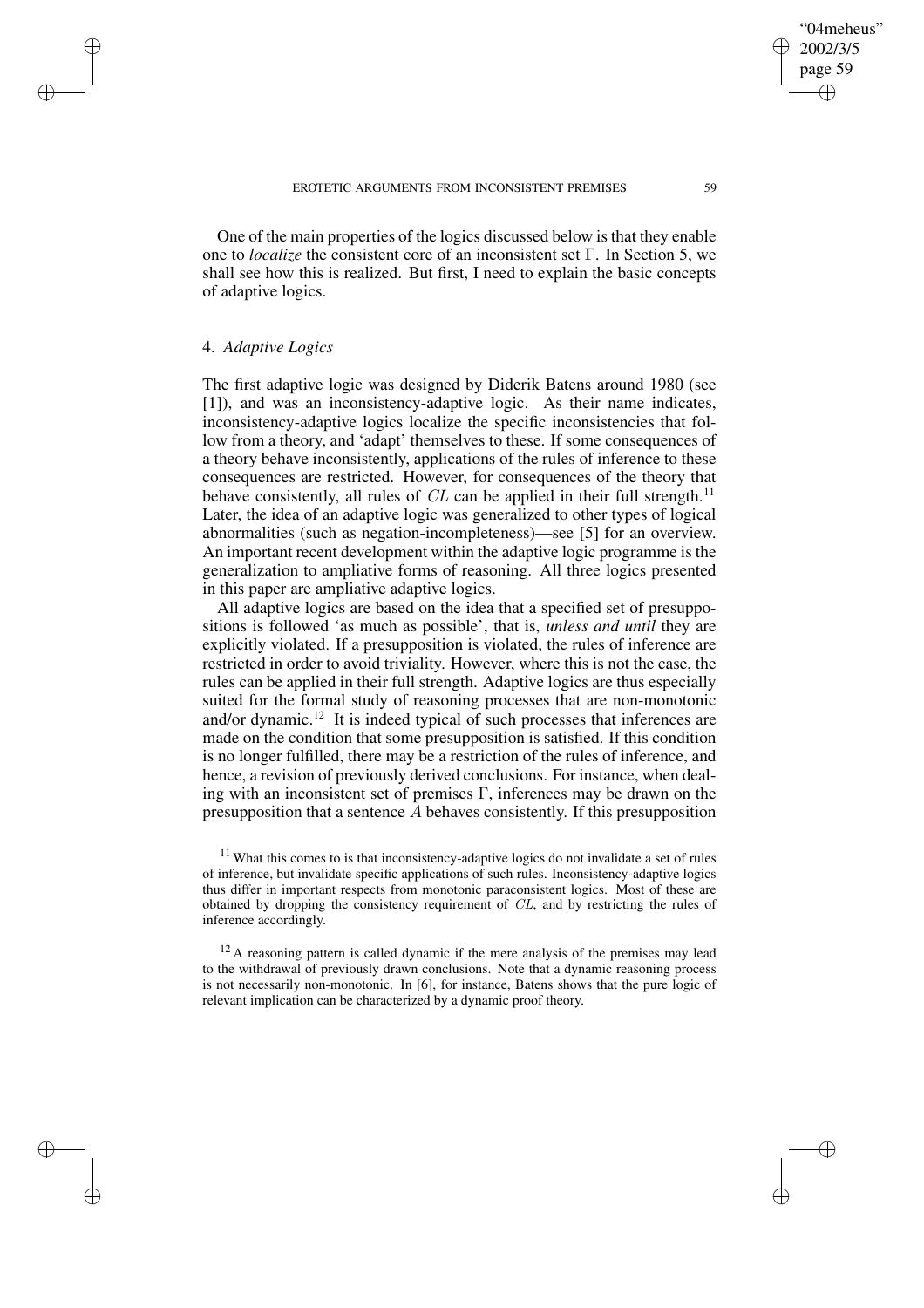"04meheus" 2002/3/5 page 60 ✐ ✐

✐

✐

### 60 JOKE MEHEUS

is violated—that is, when it is discovered that  $A$  behaves inconsistently conclusions that were previously drawn may be rejected.

Adaptive logics differ from each other with respect to the kinds of presuppositions that can *safely* be violated (that is, without arriving at triviality). Thus, an inconsistency-adaptive logic can handle theories that are inconsistent, but not necessarily theories that are negation-incomplete.<sup>13</sup> Moreover, adaptive logics differ from each other with respect to the interpretation of the phrase "as much as possible". Thus, some inconsistency-adaptive logics lead to a richer consequence set than others.

All currently available adaptive logics are defined in terms of three elements: an upper limit logic, a lower limit logic, and an 'adaptive strategy'. The upper limit logic is an extension of the lower limit logic. The former thus introduces a set of presuppositions on top of those of the latter. These additional presuppositions are the ones that are defeasible: they are followed 'as much as possible', but are abandoned when necessary to avoid triviality. The third element, the adaptive strategy, determines the interpretation of the phrase "as much as possible".

When a set of premises violates one of the presuppositions of the upper limit logic, it will be said to behave abnormally with respect to the upper limit logic. It is important to note that "abnormality" does not refer to the purported standard of reasoning, say CL. It refers to properties of the application context—to presuppositions that are considered desirable, but that may be overruled.

Adaptive logics can be divided into two categories: corrective and ampliative. In a corrective adaptive logic, the standard of reasoning is determined by the *upper limit logic*; specific *deviations* from this standard are *minimized*. All currently studied corrective adaptive logics have CL as their upper limit logic, and hence, adapt themselves to specific violations of CLpresuppositions. Examples in this category are the inconsistency-adaptive logics from [2] and [16]. In an ampliative adaptive logic, the standard of reasoning is determined by the *lower limit logic*; specific *extensions* of this standard (that are considered desirable within the application context at issue) are *maximized*.<sup>14</sup> Examples of ampliative adaptive logics are the logic of compatibility (see [8]), logics of diagnosis (see [9]), and logics of abduction (see [18] and [19]).

<sup>13</sup> Some adaptive logics adapt themselves to violations of several kinds of presuppositions. In [3], an example is discussed of an adaptive logic that can handle violations of every presupposition of CL.

<sup>14</sup> Formally, this is realized by choosing some upper limit logic that incorporates the desired presuppositions, and by minimizing the deviations from these presuppositions. So, from a formal point of view, corrective and ampliative logics are very similar.

 $\rightarrow$ 

 $\rightarrow$ 

✐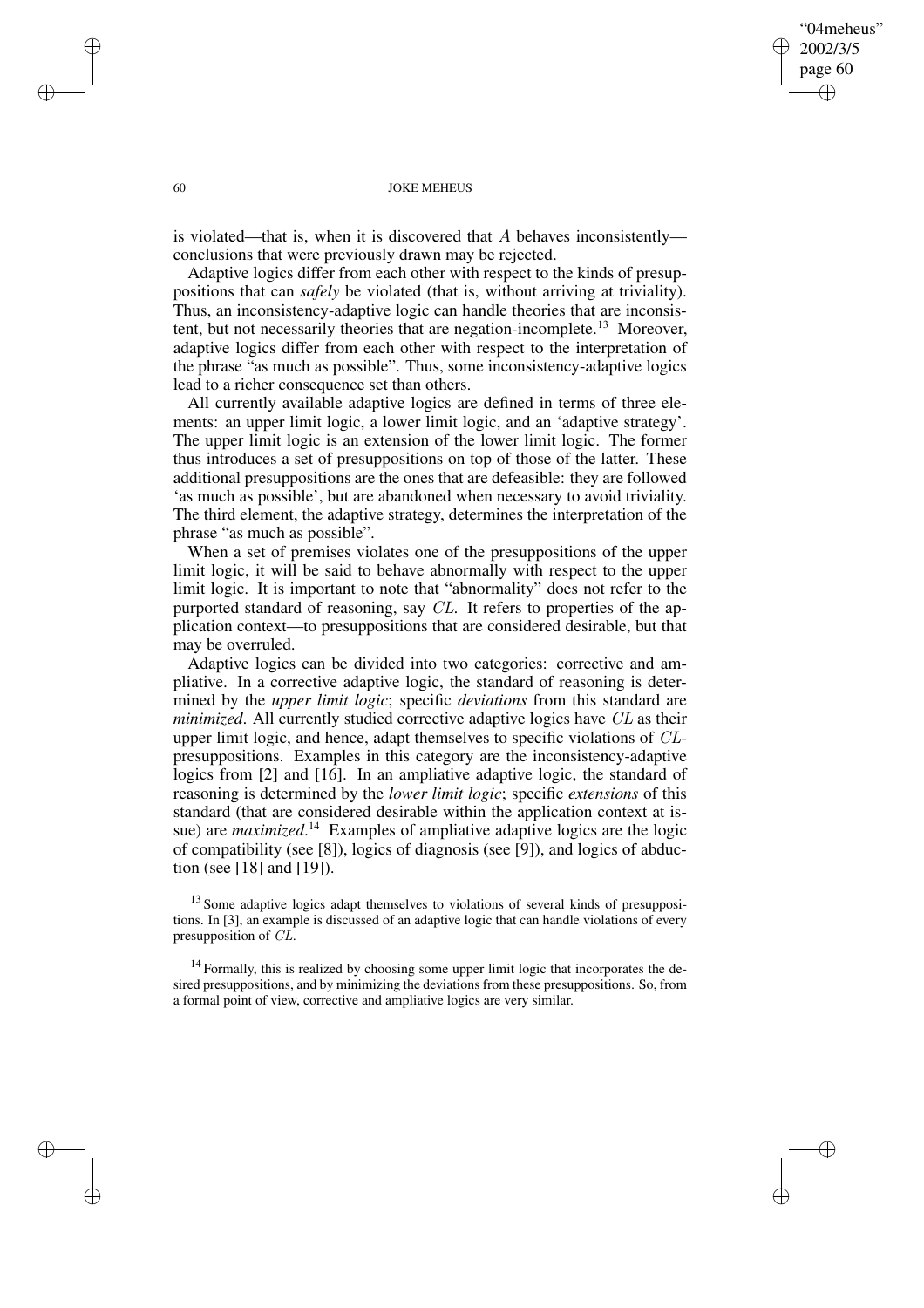EROTETIC ARGUMENTS FROM INCONSISTENT PREMISES 61

"04meheus" 2002/3/5 page 61 ✐ ✐

✐

✐

The semantics of an adaptive logic is obtained in the following way. Let  $AL$  be an adaptive logic, and let  $LL$  and  $UL$  be its lower limit logic and its upper limit logic. The AL-models of a set of premises  $\Gamma$  are obtained by selecting a subset of the LL-models of  $\Gamma$ . The selection is determined by the adaptive strategy. The Minimal Abnormality Strategy, for instance, selects those  $LL$ -models of  $\Gamma$  that are minimally abnormal (in a set-theoretical sense) with respect to the upper limit logic. If some theory  $\Gamma$  behaves normally with respect to the upper limit logic, the AL-models of  $\Gamma$  coincide with the  $UL$ -models of  $\Gamma$ .

It is important to note that, although adaptive models are always defined with respect to a set of premises  $\Gamma$ , a logic of questions based on an adaptive logic would satisfy the requirements discussed in Section 2. The only change needed is that, in an adaptive logic, entailment and mc-entailment are defined with respect to the models of the lower limit logic that validate the premises, and that are moreover selected by the adaptive strategy.

# 5. *The General Idea*

 $\rightarrow$ 

 $\rightarrow$ 

✐

✐

As mentioned in Section 3, the adaptive logics presented here enable one to localize the consistent core of a possibly inconsistent set of premises. This is realized in two steps. First, their consequence relation is defined, not with respect to a set of premises Γ, but with respect to a *couple* of sets of premises  $\Sigma = \{\Gamma_0, \Gamma_1\}$  such that  $\Gamma_0$  contains all members of  $\Gamma$  that should be accepted as true on the basis of external grounds, and  $\Gamma_1$  contains all members of  $\Gamma$ for which such grounds are missing. Next, the logics are designed in such a way that their interpretation of  $\Sigma$  is 'as rich as possible'. What this comes to is that they add to  $\Gamma_0$  as many CL-consequences of  $\Gamma_1$  as possible. The logics thus guarantee that all sentences come out true that are accepted as true on the basis of external reasons or that should be accepted as true on the basis of logical considerations, and hence, that all sentences come out true that belong to the consistent core of  $\Gamma$ .

The three logics differ from each other regarding the interpretation of the phrase "as rich as possible". As a consequence, the logics define (in general) a different consequence set for a given  $\Sigma$ . Importantly, however, all three systems define the same consequence set as  $CL$ , whenever  $\Gamma_0 \cup \Gamma_1$  is consistent. The logics thus warrant that, for the consistent case, the generalized definitions of question evocation and question generation lead to the same results as Wiśniewski's definitions.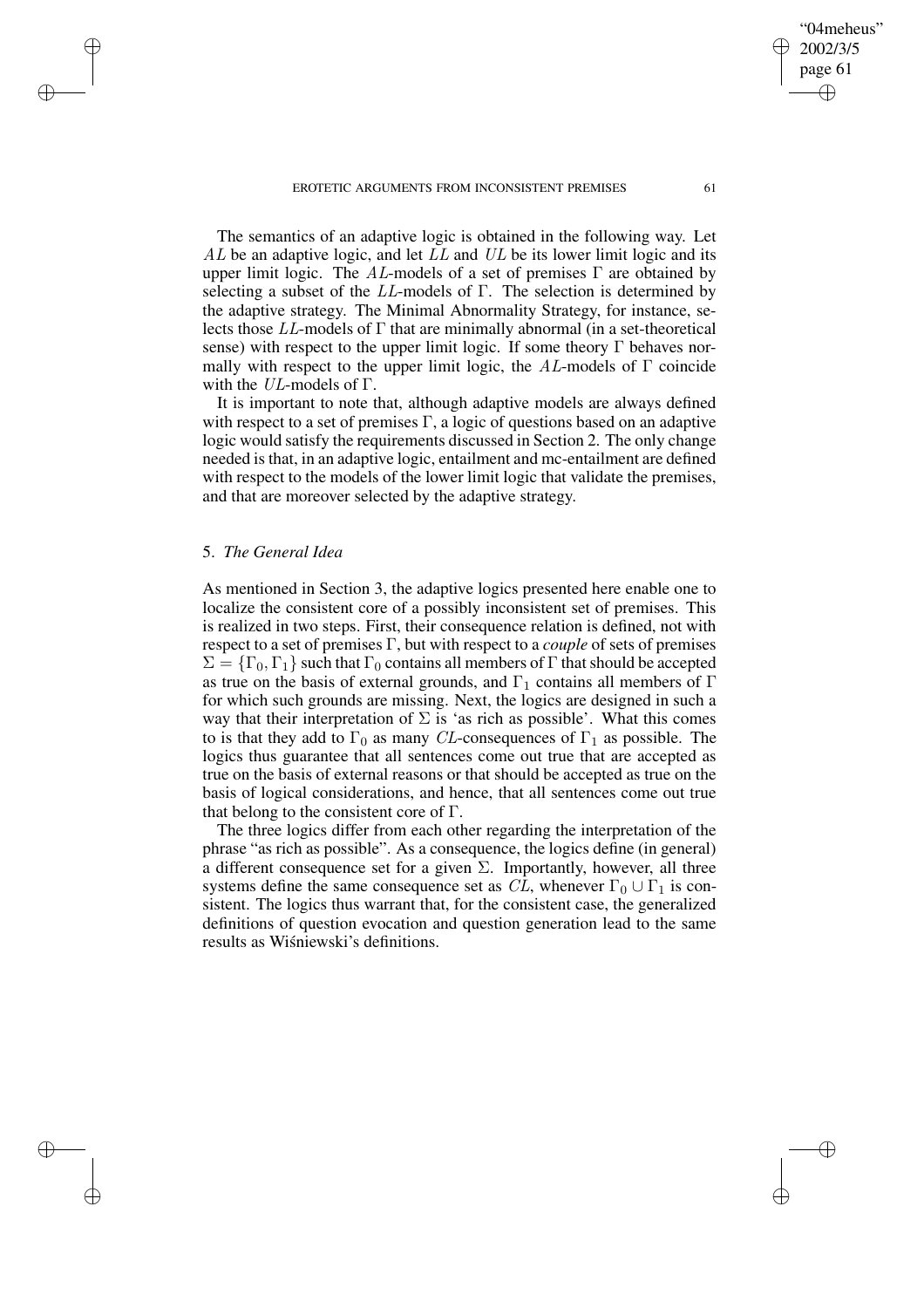"04meheus" 2002/3/5 page 62 ✐ ✐

✐

✐

## 62 JOKE MEHEUS

Where  $\Sigma = {\{\Gamma_0, \Gamma_1\}}$  is a couple of sets of d-wffs, all three logics interpret  $\Sigma$  in terms of  $S5<sup>15</sup>$  An  $S5$ -model M will be regarded as an  $S5$ -model of  $\Sigma = {\{\Gamma_0, \Gamma_1\}}$  iff it verifies A for every  $A \in \Gamma_0$ , and verifies  $\diamondsuit A$  for every  $A \in \Gamma_1$ . This is in line with the idea that the members of  $\Gamma_0$  are accepted as true, and those of  $\Gamma_1$  as possibly true.

As mentioned at the beginning of this section, the logics add to  $\Gamma_0$  as many CL-consequences of members of  $\Gamma_1$  as possible. This is realized by presupposing that A is derivable from  $\Diamond A$  unless and until proven otherwise. Where this presupposition is violated, the logics behave like  $S5$ . So, their lower limit logic is  $S5$ . Their upper limit logic is the trivial system  $Triv$  compare p. 65 of [13]. It is obtained by adding to S5 the axiom " $\diamond A \supset$ A". The upper limit logic thus presupposes the normal situation—the one in which A is derivable from  $\Diamond A$ .

To semantically characterize the logics, we need a criterion for selecting a subset of the S5-models of  $\Sigma$ . In order to do so, we first need to specify which formulas are abnormal with respect to the upper limit logic. Next, we have to define the 'abnormal part' of a model: the set of (open and closed) abnormalities that are verified by the model. Finally, we have to choose an adaptive strategy to interpret the ambiguous phrase "as normally as possible".

In all three logics, a formula behaves abnormally iff it violates the presupposition that A is derivable from  $\Diamond A$ . Hence, as a first approximation, we may say that some formula A behaves abnormally iff  $\Diamond A \land \neg A$  is S5derivable from the premises. There are, however, three small complications.

The first is that, whenever  $\Sigma = {\{\Gamma_0, \Gamma_1\}}$  is abnormal (in the sense that its Triv-consequence set is trivial), it is possible that no single abnormality is S5-derivable from  $\Sigma$ , but that some disjunction of abnormalities is. Suppose, for instance, that  $\Sigma = \langle \emptyset, \{p \lor q, \neg p, \neg q\}\rangle$ . In that case, no formula of the form  $\Diamond A \land \neg A$  is S5-derivable from  $\Sigma$ , but several disjunctions of such formulas are—for instance,  $(\Diamond \neg p \land p) \lor (\Diamond \neg q \land q)$ . In view of this, a formula A will be said to behave abnormally iff  $\diamondsuit A \wedge \neg A$  is a disjunct of a 'minimal' disjunction of abnormalities that is  $S5$ -derivable from  $\Sigma$ . A disjunction of abnormalities that is S5-derivable from  $\Sigma$  will be called a "Dab-consequence"; a Dab-consequence will be called "minimal" iff no result of dropping some disjunct from it is an  $S_5$ -consequence of  $\Sigma$ .

The second complication concerns the generalization to the predicative case. Consider, for instance,  $\Sigma = \langle {\{\forall x\}Px}, {\{\exists x\} \neg Px\}} \rangle$ . From this, no quantifier-free Dab-consequence is S5-derivable, but  $(\exists x)(\Diamond \neg Px \land Px)$ 

 $\rightarrow$ 

 $\rightarrow$ 

✐

<sup>&</sup>lt;sup>15</sup> As I mentioned in the introduction, the logics presented here are special cases of the ones presented in [9]. The latter interpret *n*-tuples of sets of premises  $\Sigma = {\Gamma_0, \ldots, \Gamma_n}$  in terms of the modal logic T. When only *couples* of sets of premises are considered, as is the case here, the interpretation in terms of S5 leads to the same results as that in terms of T.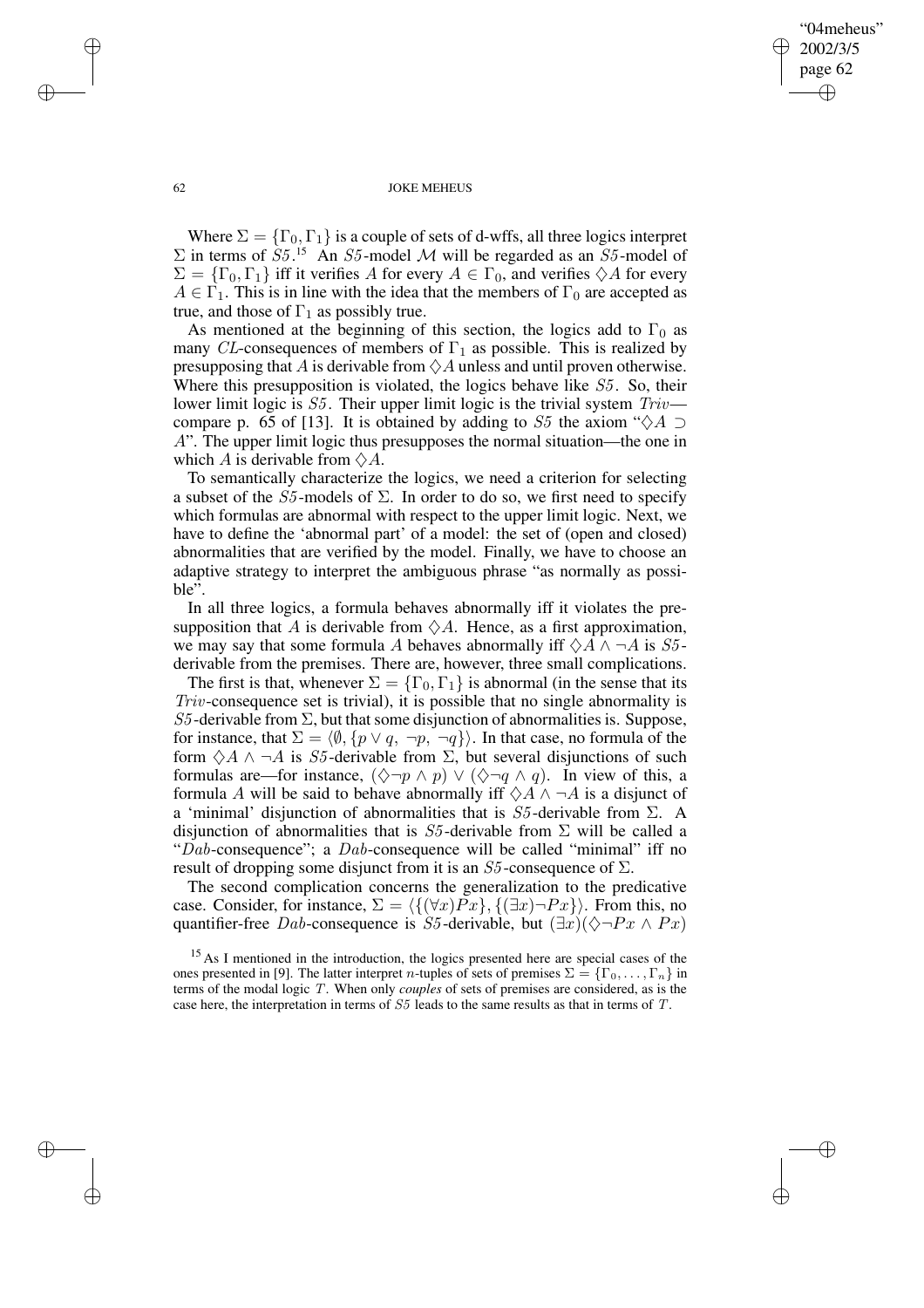$\rightarrow$ 

 $\rightarrow$ 

✐

✐

is. This suggests that, where  $\exists A$  abbreviates A preceded by a sequence of existential quantifiers (in some preferred order) over the variables that occur free in A, abnormalities are of the form  $\exists (\Diamond A \land \neg A)$ .

The last complication is that, in all three systems, abnormalities have to be restricted to *atoms* (primitive formulas and their negations). This is related to the fact that their lower limit logic spreads abnormalities. If, for instance,  $\Diamond p \land \neg p$  is true in an S5-model M, then so is either  $\Diamond (p \land q) \land \neg (p \land q)$ or  $\Diamond(p \land \neg q) \land \neg(p \land \neg q)$ . This problem is well known from other adaptive logics (see, for example, [4] and [17]), and will be explained in some more detail below.

In view of all this, the abnormal part of an  $S_5$ -model  $\mathcal M$  is easily defined. It is the set of atoms A, such that  $\exists (\Diamond A \land \neg A)$  is verified by M. The formulas that behave abnormally and the abnormal part of an S5 -model are the same for all three logics. The only difference between them concerns the choice of the adaptive strategy.

As explained above, the idea behind all three logics is to validate as many applications of  $\Diamond A / A$  as possible. It immediately follows from this that an atom A is derivable from  $\Sigma$ , whenever  $\diamondsuit A$  is S5-derivable from it, and A behaves normally. It also follows that an atom A is *not* derivable from  $\Sigma$ , whenever  $\Sigma$  has  $S5$ -models and  $\diamond A \wedge \neg A$  is true in all of them. In neither of these cases, the interpretation of the phrase "as much as possible" causes any difficulty. What is less clear, however, is how the phrase should be interpreted in cases where one is dealing with disjunctions of abnormalities that cannot be reduced to single abnormalities. It is with respect to cases like this that the three logics lead to different results. This will be illustrated by means of the following example.

*Example* 3. Suppose that  $\Sigma = \langle {\neg p \lor \neg q, \neg p \lor \neg r}, {p, q, r} \rangle$ . From this, two minimal disjunctions of abnormalities are  $S<sub>5</sub>$ -derivable, namely  $(\Diamond p \land \neg p) \lor (\Diamond q \land \neg q)$  and  $(\Diamond p \land \neg p) \lor (\Diamond r \land \neg r)$ . What this comes to is that the abnormal behaviour of p is connected to that of q and also to that of r: it can be inferred that at least one of p and q (respectively p and r) behaves abnormally, but it cannot be inferred which ones. As we shall see, each of the three logics is based on a different strategy to handle cases like this.

The first logic, DR, follows the most cautious strategy. Whenever a formula behaves abnormally, it is considered as *unreliable*, and the selected models are those in which only unreliable formulas behave abnormally. So, in example 3, no DR-model verifies other abnormalities than  $\Diamond p \land \neg p$ ,  $\diamondsuit q \wedge \neg q$ , and  $\diamondsuit r \wedge \neg r$ . However, some DR-models verify both  $\diamondsuit p \wedge \neg p$ and  $\Diamond q \land \neg q$ , others verify both  $\Diamond p \land \neg p$  and  $\Diamond r \land \neg r$ . This is the so-called Reliability Strategy.

"04meheus" 2002/3/5 page 63

✐

✐

✐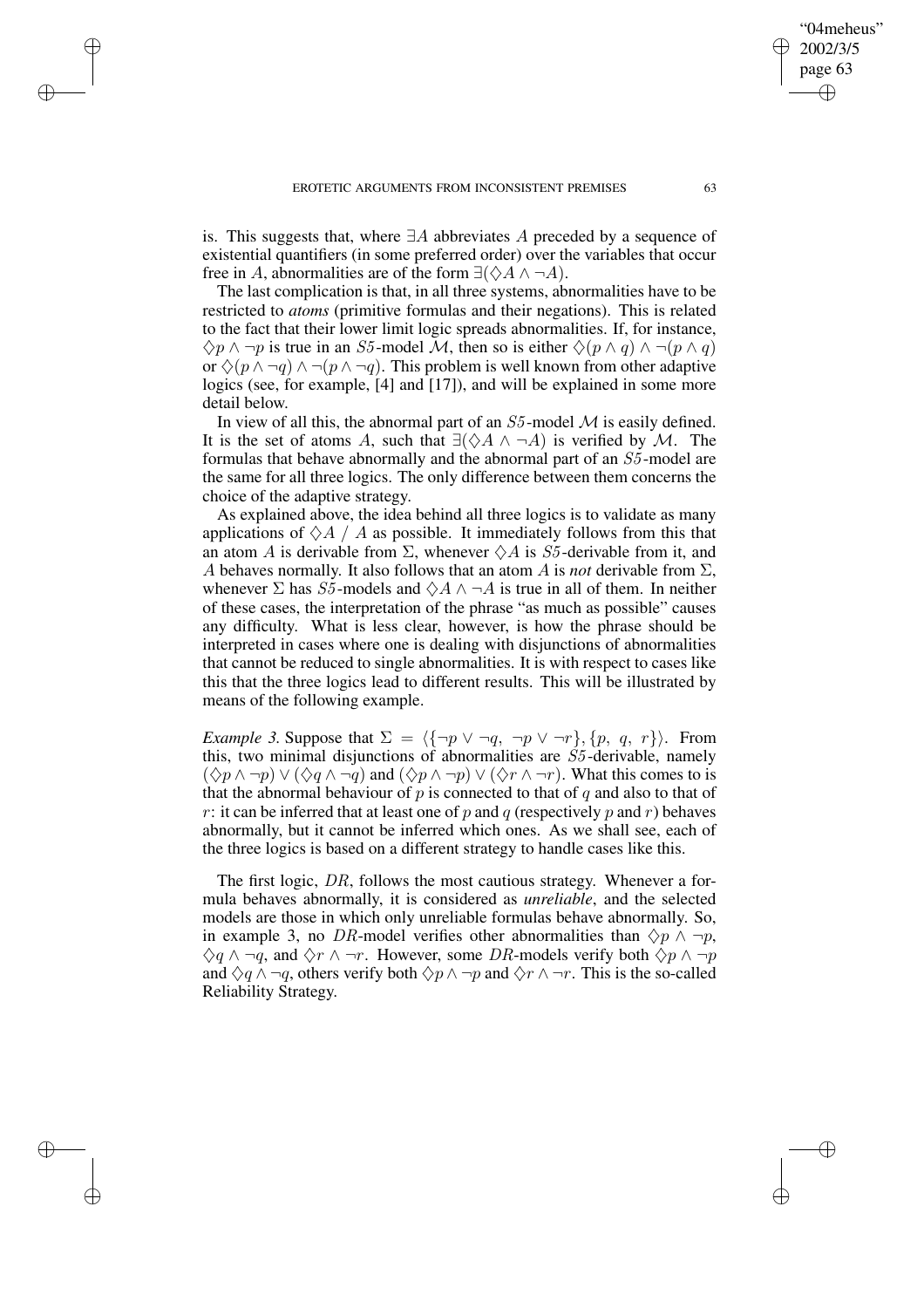"04meheus" 2002/3/5 page 64 ✐ ✐

✐

✐

#### 64 JOKE MEHEUS

The second logic, DM , is based on the Minimal Abnormality Strategy. A model M is selected according to this strategy iff there is no model  $\mathcal{M}'$  such that the abnormal part of  $\mathcal{M}'$  is a proper subset of the abnormal part of  $\mathcal{M}$ . It is easily observed that, whenever the abnormal behaviour of one formula is connected to that of another, DM leads to a richer consequence set than DR. In the above example, for instance, there are only two kinds of DM -models of  $\Sigma$ : those that verify one abnormality, namely  $\Diamond p \land \neg p$ , and those that verify two abnormalities, namely  $\Diamond q \land \neg q$  and  $\Diamond r \land \neg r$ . As a consequence, all DM-models verify  $p \vee q$  as well as  $p \vee r$ . What this comes to is that *DM minimizes* the number of abnormalities. As  $(\Diamond p \land \neg p) \lor (\Diamond q \land \neg q)$  is S5-derivable from  $\Sigma$ , at least one of p and q must behave abnormally. However, unlike DR, DM excludes the situation in which *both* p and q behave abnormally. For similar reasons, DM also excludes the situation in which *both p* and *r* behave abnormally.

Also the third logic, DC, minimizes the number of abnormalities. However, where DM does so in a *set-theoretical* sense, DC selects the models that are minimally abnormal in a *numerical* sense. Thus, the DC -models of  $\Sigma$  are its *S5*-models that verify the *smallest number* of abnormalities. So, in the above example, the DC-models of  $\Sigma$  are those  $S_5$ -models that verify  $\Diamond p \land \neg p$  as the only abnormality. As a consequence, all DC-models verify both  $q$  and  $r$ .

I end this section with two remarks. The first is related to the ampliative character of the three logics. Each of the logics is based on the idea that the premises of an inconsistent set should be accepted as possibly true only, unless there are external reasons to accept them as true. This functions as the standard of correct reasoning for the application contexts at issue. At the same time, however, the logics enable one to *extend* this standard as much as possible: whenever it is justifiable (within the given context) to accept a sentence as true, the logics warrant that it is interpreted as such.

The second remark concerns a comparison with Wisnie wki's proposal to handle the inconsistent case. Central to Wisniewksi's proposal is that some premises of the inconsistent set are 'kept in suspense'. In the present approach, this is formalized by reinterpreting these premises as *possibly true*. However, unlike in Wisniewski's proposal, sentences kept in suspense are used in one's inferences, unless and until they behave abnormally. As we shall see below, this guarantees that, even in cases where *all* premises are kept in suspense, one is able to make erotetic inferences. Another important difference is that the approach presented here does not proceed in terms of a selection of the premises. We shall see that, because of this, erotetic arguments are less sensitive to the formulation of the premises than in Wiśniewski's proposal.

 $\rightarrow$ 

 $\rightarrow$ 

✐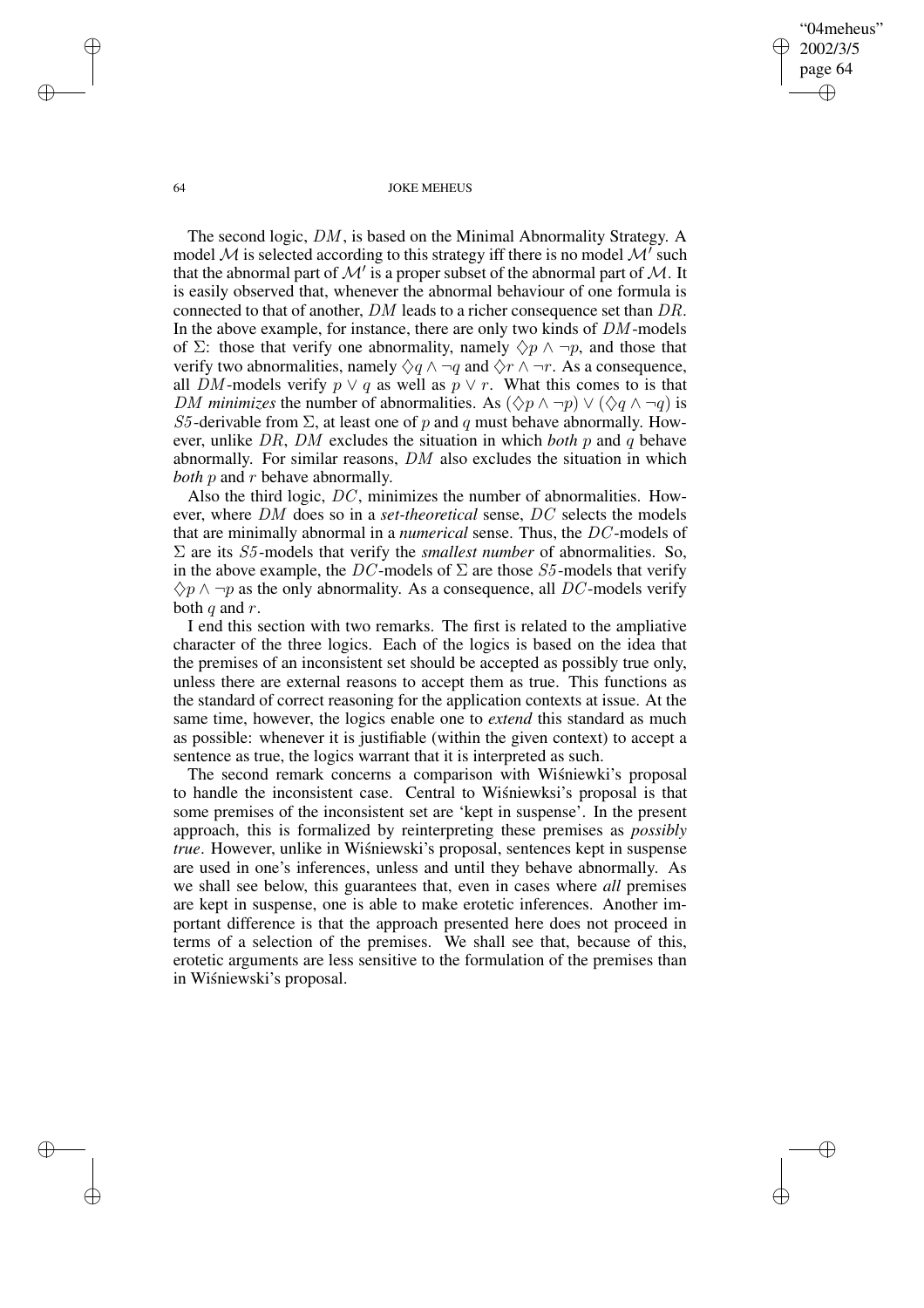# 6. *The Logic* DR

✐

✐

✐

✐

As explained in the previous section, all three logics add to the CL-consequences of  $\Gamma_0$  as many CL-consequences of members of  $\Gamma_1$  as possible. In DR, this is realized by making a minimal number of assumptions about the application context—it is not assumed that the inconsistencies can, in some way or the other, be minimized. The idea is that each  $\Sigma = \langle \Gamma_0, \Gamma_1 \rangle$  defines a set of unreliable formulas, and that no (CL-consequence of an) unreliable formula is added to  $\Gamma_0$ . If no formula is unreliable with respect to  $\Sigma$ , then all *CL*-consequences of  $\Gamma_1$  are added to  $\Gamma_0$ .

I mentioned above that DR has  $S_5$  as its lower limit logic, and Triv as its upper limit logic. As I shall rely on rather unusual semantics for S5 that characterizes the S5 -models in terms of CL-models, I briefly describe this semantics.<sup>16</sup>

Let  $\mathcal L$  be the standard language of CL, and  $\mathcal F$ ,  $\mathcal F^p$  and W the sets of formulas, primitive formulas and wffs (closed formulas) of  $\mathcal{L}$ . Let  $M =$  $\langle D, v \rangle$  be a standard *CL*-model, with D the domain and v the assignment function. In order to simplify the clauses for the quantifiers, the latter are handled in terms of the pseudo-language  $\mathcal{L}^+$ . This is obtained by extending the set of constants  $C$  of  $\mathcal L$  with a (non-denumerable) set of pseudo-constants  $\mathcal{O}$ , and by requiring that any member of D is named by at least one member of  $C \cup \mathcal{O}$ :

$$
v: \mathcal{C} \cup \mathcal{O} \longrightarrow D \text{ (where } D = \{v(\alpha) \mid \alpha \in \mathcal{C} \cup \mathcal{O}\})
$$

The standard modal language  $\mathcal{L}^M$  is extended to  $\mathcal{L}^{M+}$  by introducing the set of pseudo-constants  $O$  next to the set of constants  $C$ .  $W^M$  refers to the set of wffs of  $\mathcal{L}^M$ .

A S5-model is a couple  $\mathcal{M} = \langle \Sigma_{\Delta}, M_0 \rangle$ , where  $\Delta$  is a set of wffs of  $\mathcal{L}$ ,  $\Sigma_{\Delta}$  is the set of *CL*-models of  $\Delta$ , and  $M_0 \in \Sigma_{\Delta}$ . The valuation function determined by a  $S_5$ -model  $M$  is defined by the following clauses:

C1 where  $A \in \mathcal{F}^p$ ,  $v_{\mathcal{M}}(A, M_i) = v_{M_i}(A)$ 

C2  $v_{\mathcal{M}}(\neg A, M_i) = 1$  iff  $v_{\mathcal{M}}(A, M_i) = 0$ 

C3  $v_{\mathcal{M}}(A \wedge B, M_i) = 1$  iff  $v_{\mathcal{M}}(A, M_i) = v_{\mathcal{M}}(B, M_i) = 1$ 

C4  $v_{\mathcal{M}}((\forall \alpha)A(\alpha), M_i) = 1$  iff  $v_{\mathcal{M}}(A(\beta), M_i) = 1$  for all  $\beta \in \mathcal{C} \cup \mathcal{O}$ 

C5  $v_{\mathcal{M}}(\square A, M_i) = 1$  iff  $v_{\mathcal{M}}(A, M_i) = 1$  for all  $M_i \in \Sigma_{\Delta}$ .

The other logical constants are defined as usual. A model  $M$  verifies  $A \in \mathcal{W}^M$  iff  $v_{\mathcal{M}}(A, M_0) = 1$ . A is valid iff it is verified by all models. A model M is an S5-model of  $\Sigma = \langle \Gamma_0, \Gamma_1 \rangle$  iff, for all  $A \in \mathcal{L}$ , M verifies A if  $A \in \Gamma_0$ , and M verifies  $\Diamond A$  if  $A \in \Gamma_1$ . I shall write  $\Sigma \models_{S_1} A$  to denote that all S5-models of  $\Sigma$  verify A.

<sup>16</sup> This  $S5$ -semantics was first presented in [8].

"04meheus" 2002/3/5 page 65

✐

✐

✐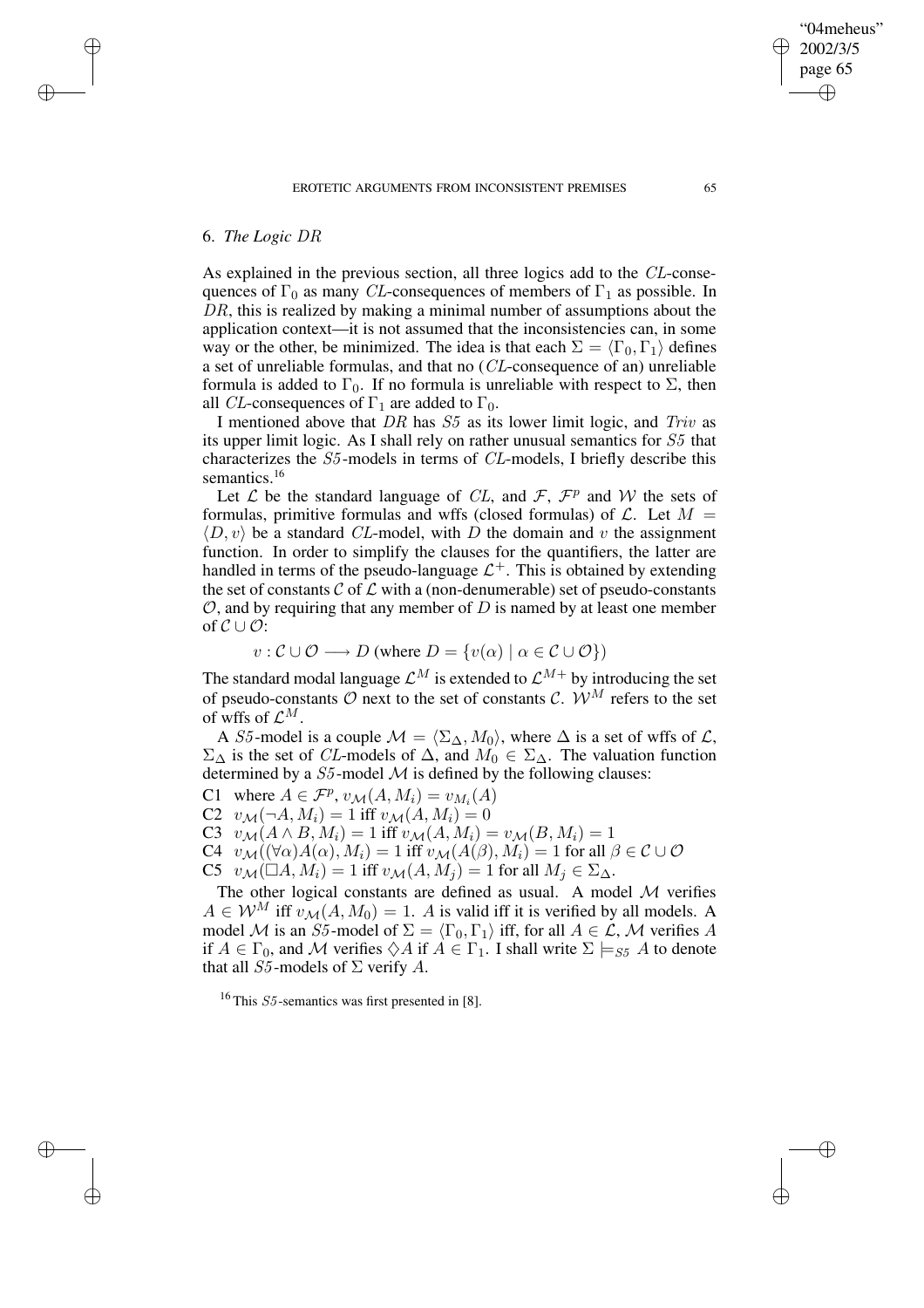✐

## 66 JOKE MEHEUS

The above S5 -semantics is easily adjusted to characterize the semantics of the upper limit logic. The Triv-models are the S5-models  $\mathcal{M} = \langle \Sigma \wedge, M_0 \rangle$ , such that, for some maximal consistent subset  $\Theta \subset \mathcal{W}, \Sigma_{\Delta} = \Sigma_{\Theta}$ .

Let us now turn to the semantics of DR. The DR-models of  $\Sigma = \langle \Gamma_0, \Gamma_1 \rangle$ are its S5 -models in which only unreliable formulas behave abnormally. If  $\Gamma_0 \cup \Gamma_1$  is consistent, then the DR-models of  $\Sigma$  are its Triv-models.

Let  $\mathcal{F}^a$  be the set of atoms (primitive open and closed formulas and their negations) and let  $Dab(\Delta)$  refer to the disjunction  $\bigvee{\{\exists (\diamondsuit A \wedge \neg A) \mid A \in \Delta\}}$ *provided that*  $\Delta \subset \mathcal{F}^a$ . I shall say that  $Dab(\Delta)$  is a Dab-consequence of  $\Sigma$  iff all *S5*-models of  $\Sigma$  verify *Dab*( $\Delta$ ). A *Dab*-consequence *Dab*( $\Delta$ ) of  $\Sigma$  will be called *minimal* iff there is no  $\Delta'$  ⊂  $\Delta$  such that  $Dab(\Delta')$  is a Dab-consequence of  $\Sigma$ .

I first define the abnormal part of a model:

*Definition* 5:  $Ab(\mathcal{M}) =_{df} \{A \in \mathcal{F}^a \mid \mathcal{M} \text{ verifies } \exists (\Diamond A \land \neg A)\}.$ 

The set of formulas that are unreliable with respect to  $\Sigma$  is defined by:

 $Definition 6: U(\Sigma) = \bigcup \{ \Delta \mid Dab(\Delta) \text{ is a minimal } Dab\text{-}consequence of$ Σ}*.*

DR-entailment is defined in terms of the reliable models of  $\Sigma$ :

*Definition* 7: *A S5-model M of*  $\Sigma$  *is reliable iff*  $Ab(\mathcal{M}) \subseteq U(\Sigma)$ *.* 

*Definition* 8: *Where*  $A \in \mathcal{W}$ ,  $\Sigma \models_{DR} A$  *iff all reliable* S5-models of  $\Sigma$  *verify* A*.*

Note that Definition 8 restricts DR-entailment to non-modal formulas. In view of the specific application discussed in this paper, these are the only consequences that we are interested in. In view of the next section, I also define the notion of mc-entailment for DR:

*Definition* 9: *Where*  $\Delta \subset W$ ,  $\Sigma \models_{DR} \Delta$  *iff, for every reliable* S5-model  $M$  *of*  $\Sigma$ *, there is some*  $A \in \Delta$  *such that*  $M$  *verifies*  $A$ *.* 

In order to see what the DR-semantics comes to, consider the following simple example.

*Example* 4. Suppose that  $\Sigma = \langle {\neg r \vee t} \rangle$ ,  $\{p \wedge (\neg q \vee r), \neg p \wedge q, p \vee s \rangle$ . In that case, all S5-models verify  $\neg r \lor t$  as well as  $\Diamond (p \land (\neg q \lor r))$ ,  $\Diamond (\neg p \land q)$ and  $\Diamond(p \lor s)$ . But then, as  $U(\Sigma) = \{p, \neg p\}$ , all DR-models of  $\Sigma$  verify  $q, r$  and  $t$ . Note, however, that some  $DR$ -models verify s and others verify

✐

✐

✐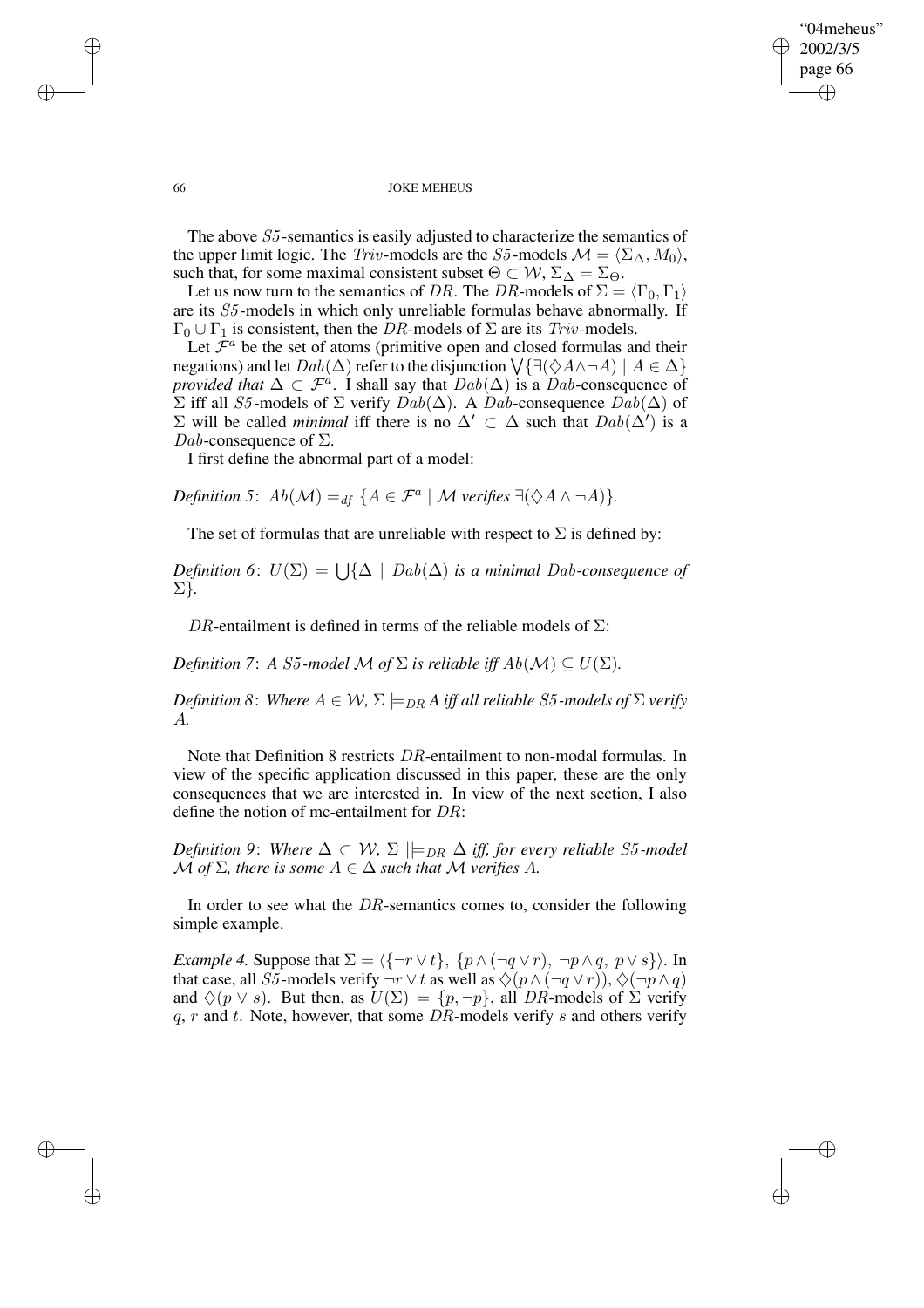✐

✐

✐

 $\neg s$ . Hence,  $p \vee s$  is not a DR-consequence of  $\Sigma$ . All this is in line with the idea that the CL-consequences of members of  $\Gamma_1$  should be added to the CLconsequences of  $\Gamma_0$ , except for those that follow by CL from an unreliable formula.

Note that if the abnormalities were not restricted to atoms, selecting the required models would be impossible. This is illustrated by the following example.

*Example* 5. Consider  $\Sigma = \langle {\neg p}, \{p, q\} \rangle$ . As q behaves normally, it should be verified by all DR-models of  $\Sigma$ . However, if abnormalities were not restricted to atoms, one of the minimal disjunctions of abnormalities would be  $\bigvee$ { $\Diamond$ ( $p \vee \neg q$ )  $\land \neg(p \vee \neg q)$ ,  $\Diamond$  $q \land \neg q$ }. Hence, q would be unreliable, and according to the Reliability Strategy, models that verify  $\Diamond q \land \neg q$  would not be eliminated. As a consequence, q would not be a DR-consequence of  $\Sigma$ .

As I mentioned above, DR is a special case of one of the logics presented in [9] (there called  $T^{sr}$ ). The proofs of the following two theorems are obtained by straightforwardly transforming the corresponding proofs for  $T^{sr}$ from [9]. A wff A is said to be contradictory iff there is no  $S_5$ -model M that verifies A.

*Theorem 1: If*  $\Gamma_0$  *is consistent, and no*  $A \in \Gamma_1$  *is contradictory, then*  $\Sigma =$  $\langle \Gamma_0, \Gamma_1 \rangle$  *has DR-models* (Reassurance).

*Theorem* 2: *If*  $\Gamma$  *is consistent, then, for every*  $\Gamma_0$ ,  $\Gamma_1$  *such that*  $\Gamma_0 \cup \Gamma_1 = \Gamma$ ,  $\langle \Gamma_0, \Gamma_1 \rangle \models_{DR} A$ , *iff*  $\Gamma \models_{CL} A$ .

The proofs of the following theorems are obvious in view of the DRsemantics, and are left to the reader:

*Theorem* 3: *If*  $\Gamma_0$  *is inconsistent or some*  $A \in \Gamma_1$  *is contradictory, then*  $\Sigma = \langle \Gamma_0, \Gamma_1 \rangle$  *does not have DR-models.* 

*Theorem* 4: *If*  $\Sigma = \langle \Gamma_0, \Gamma_1 \rangle$  *has DR-models, then, for every*  $A \in W$ ,  $\Sigma \not\models_{DR} A$  or  $\Sigma \not\models_{DR} \neg A$ .

*Theorem* 5:  $A \models_{CL} B$  *iff*  $\langle A, \emptyset \rangle \models_{DR} B$  *iff*  $\langle \emptyset, A \rangle \models_{DR} B$ .

I shall say that a sentence  $A \in W$  belongs to the consistent core of  $\Sigma$ (relative to DR) iff  $\Sigma \models_{DR} A$ . Note that the consistent core of a (possibly inconsistent) sets of premises is thus defined in the most cautious way:

"04meheus" 2002/3/5 page 67

✐

✐

✐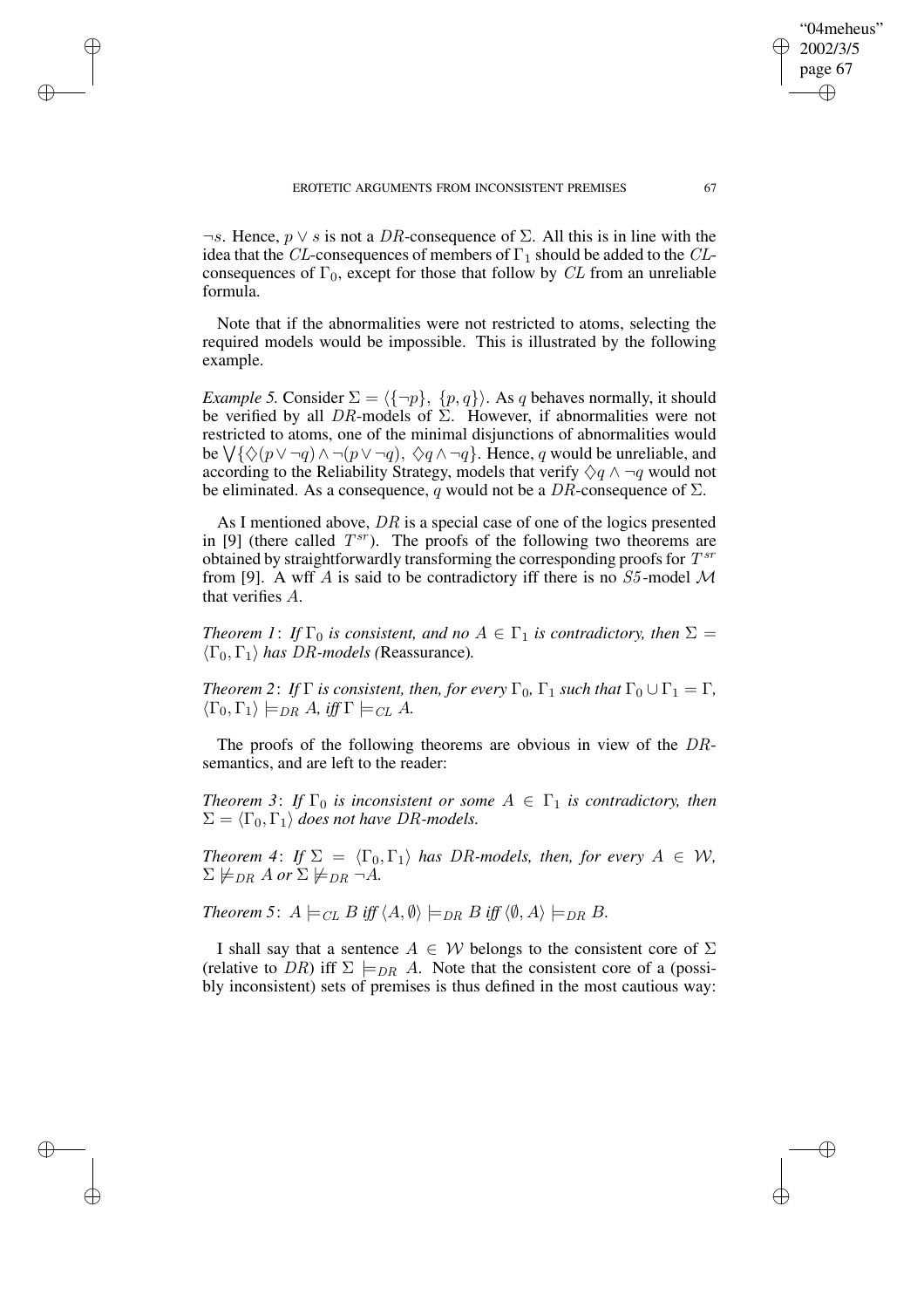✐

#### 68 JOKE MEHEUS

whenever a sentence follows (by CL) from an unreliable sentence, it is not included in the consistent core.

## 7. *Evocation*

In this section, I present the generalized definition of question evocation, and show that all the basic properties of Wisniewski's definition are retained. The definition proceeds in terms of the logic of questions  $DR^*$  that has DR as its declarative part. The language of  $\overline{DR}^*$  is  $\mathcal{L}^*$ , and is obtained by enriching  $\mathcal L$  with questions. Like Wisniewski, I do not prejudge on the way in which questions are constructed in  $\mathcal{L}^*$ , but only assume that some minimal conditions are satisfied. I assume (i) that to each question of  $\mathcal{L}^*$  an at least two-element set of sentences of  $\mathcal L$  is assigned that form its direct answers, and (ii) that each finite, at least two-element set of sentences is the set of direct answers to some question of  $\mathcal{L}^*$ . Here is the definition of question evocation on the basis of  $DR^*$ :

*Definition* 10:  $\Sigma = \langle \Gamma_0, \Gamma_1 \rangle \models_{E_{DR}^*} Q$  *iff* (i)  $\Sigma \models_{DR^*} dQ$ , and (ii) *for each*  $A \in dQ$ ,  $\Sigma \not\models_{DR^*} \{A\}.$ 

In view of the definition of  $DR^*$ , Definition 10 warrants that a question Q is evoked by an inconsistent set of premises  $\Gamma = \Gamma_0 \cup \Gamma_1$  iff it is sound and informative relative to the consistent core of  $\Gamma$ . In the following theorem (and henceforth), it is assumed that the declarative part of  $CL^*$  is  $CL$ , and that its erotetic part is the same as that of  $DR^*$ . The proof is obvious in view of Theorem 2.

*Theorem* 6: *If*  $\Gamma = \Gamma_0 \cup \Gamma_1$  *is consistent,*  $\langle \Gamma_0, \Gamma_1 \rangle \models_{E_{DR^*}} Q$  *iff*  $\Gamma_0 \cup$  $\Gamma_1 \models_{E_{CL^*}} Q.$ 

Theorem 6 warrants that, for the consistent case, Definition 10 leads to exactly the same results as Wisniewski's definition of evocation.

Let us now turn to the basic properties of evocation examined by Wisniewski. Like Wisnie wski, I shall make a distinction between three types of properties.

## 7.1. *The evoking sets*

The first type of properties is related to the kinds of sets that evoke questions. An important result in this respect is that the notion of incompleteness can be defined in terms of evocation—a set of premises  $\Gamma$  is said to be incomplete

✐

✐

✐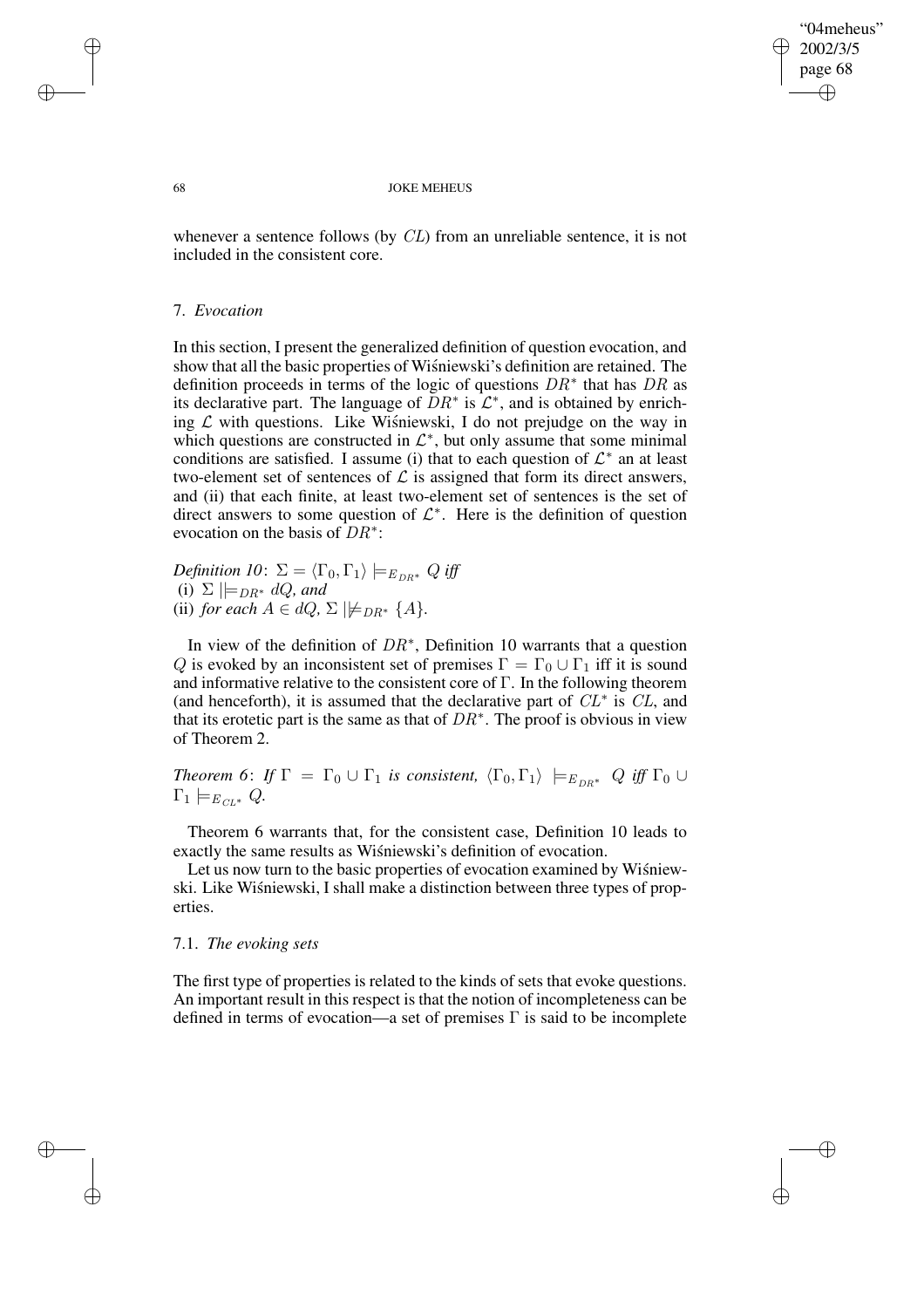iff for some sentence A, neither A nor  $\neg A$  is entailed by  $\Gamma$  (see [24, p. 130]). This result is retained in the generalized case. The only difference is that the evoking set may be prioritized.

*Theorem* 7:  $\Sigma = \langle \Gamma_0, \Gamma_1 \rangle$  *is incomplete iff, for some question*  $Q$ ,  $\Sigma \models_{E_{DR^*}}$ Q*.*

*Proof.* Suppose first that  $\Sigma$  is incomplete. In that case, there is some sentence A, such that  $\Sigma \not\models_{DR^*} A$  and  $\Sigma \not\models_{DR^*} \neg A$ . Hence, where Q is the question that has A and  $\neg A$  as its direct answers,  $\Sigma \models_{E_{DR^*}} Q$ .

Suppose next that, for some question  $Q$ ,  $\Sigma \models_{E_{DR^*}} Q$ . It follows that, for some  $A \in dQ$ ,  $\Sigma \not\models_{DR^*} \neg A$  (by (i) of Definition 10), and  $\Sigma \not\models_{DR^*} A$  (by  $(ii)$  of Definition 10).

Note that, in the inconsistent case, the question whether some set of premises  $\Gamma$  is complete is dependent on the preference ranking of the members of Γ. Suppose, for instance, that  $\Delta$  is a maximal consistent subset of W, and that for some  $A \in W$ ,  $\Delta \cup \{A\}$  is inconsistent. In that case,  $\langle \Delta, \{A\} \rangle$  is complete, but  $\langle \emptyset, \Delta \cup \{A\} \rangle$  is not.

On Wisniewski account each evoking set is consistent. The reason is that, according to CL, any inconsistent set is complete. Evidently, this property no longer obtains in the generalized case. Note, however, that it still holds true that  $\langle \Gamma_0, \Gamma_1 \rangle$  is complete whenever  $\Gamma_0$  is inconsistent or some  $A \in \Gamma_0 \cup \Gamma_1$ is contradictory (see Theorem 3). Hence, we have:

*Theorem* 8: *If*  $\Sigma = \langle \Gamma_0, \Gamma_1 \rangle \models_{E_{DR}^*} Q$ , *then*  $\Gamma_0$  *is consistent and no*  $A \in \Gamma_1$ *is contradictory.*

## 7.2. *The evoked questions*

✐

✐

✐

✐

Also the properties concerning the kinds of questions that can be evoked are retained in the generalized case. Here, I shall only discuss the evocation of so-called self-rhetorical questions.<sup>17</sup> Intuitively, the term "self-rhetorical" is used to refer to any question that is rhetorical for 'logical reasons'. In the consistent case, examples of rhetorical questions are questions that have only contradictory direct answers, and questions that have tautologies as direct answers.

I shall proceed in two steps. First, I shall show that in the generalized case the same questions are considered as self-rhetorical as in the consistent case.

"04meheus" 2002/3/5 page 69

✐

✐

✐

<sup>&</sup>lt;sup>17</sup> Other important properties in this category concern the evocation of so-called normal questions and proper questions (see [24, pp. 131–132]). In view of the results presented here, it can easily be shown that also these properties are retained in the generalized case.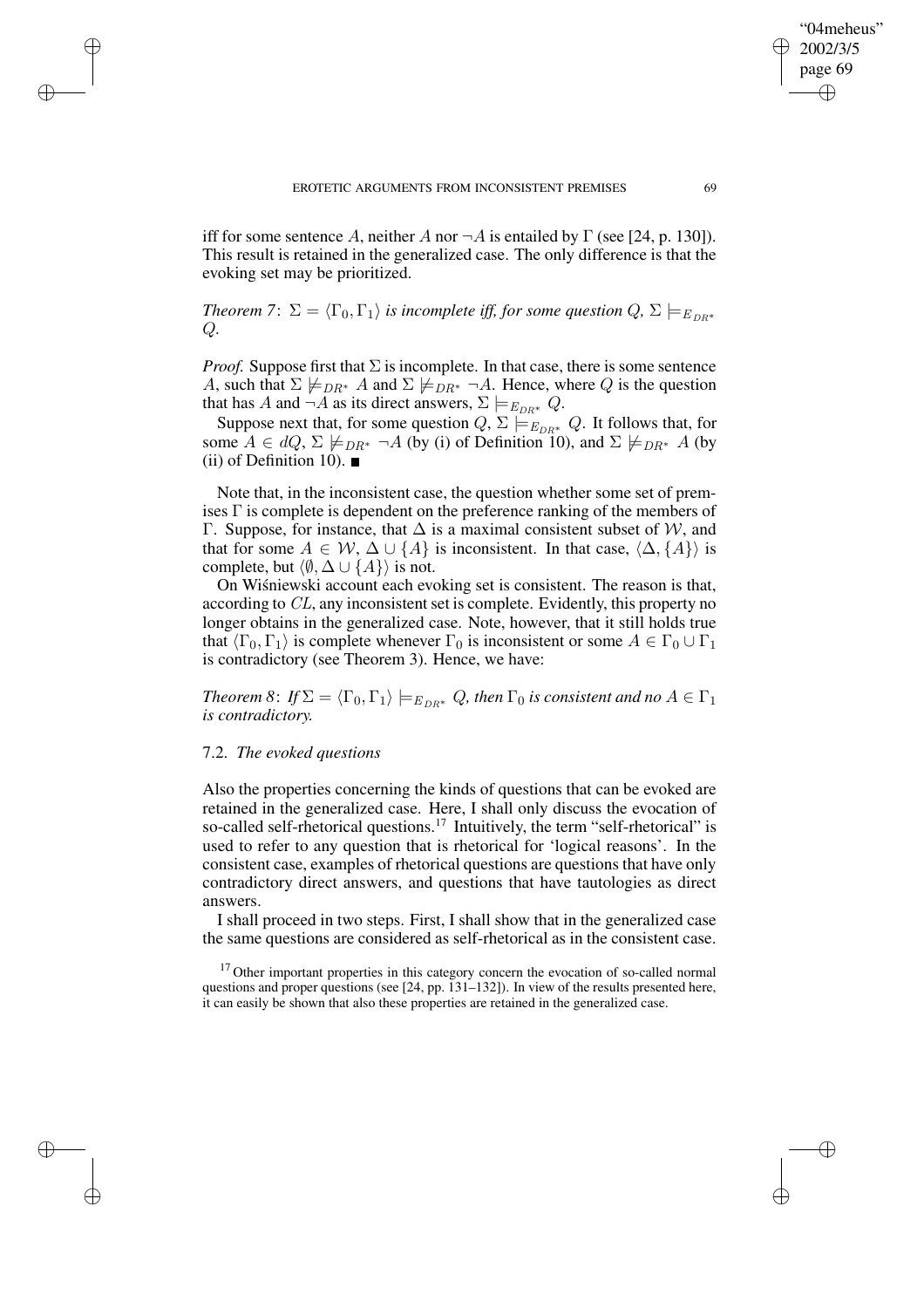✐

#### 70 JOKE MEHEUS

Next, I shall show that, like in the consistent case, no self-rhetorical question is evoked.

In order to define the notion of a self-rhetorical question, I first need to define the notion of a presupposition of a question. Usually, a sentence A is said to be a presupposition of a question Q iff, for every  $B \in dQ$ ,  $B \models A$ . When generalizing to  $DR^*$ , we have to take into account that entailment is defined with respect to couples of sets of premises. However, in view of Theorem 5,  $\langle B, \emptyset \rangle \models_{DR^*} A$  iff  $\langle \emptyset, B \rangle \models_{DR^*} A$ . Hence, where  $Q_{DR^*}^p$  refers to the set of presuppositions of Q according to  $DR^*$ , it is safe to stipulate:

*Definition* 11: For every  $A \in W$ ,  $A \in Q_{DR^*}^p$  iff, for every  $B \in dQ$ ,  $\langle B, \emptyset \rangle \models_{DR^*} A$ .

Theorem 5 and Definition 11 yield:

*Theorem* 9: *For every question* Q, and *every*  $A \in W$ ,  $A \in Q_{DR^*}^p$  *iff*  $A \in$  $Q_{CL^*}^p$ .

Definition 11 also yields:

*Theorem 10: For every question Q,*  $Q_{DR*}^p$  *is inconsistent iff some*  $A \in dQ$ *is contradictory.*

Hence, in view of Theorem 10, 2 and 3 we have:

Theorem 11: For every question  $Q$ ,  $\langle Q^p_{DR^*}, \emptyset \rangle \models_{DR^*} A$  iff  $\langle \emptyset, Q^p_{DR^*} \rangle \models_{DR^*}$ A iff  $Q_{CL^*}^p \models_{CL^*} A$ .

I can now define when a question is self-rhetorical according to  $DR^*$ . In the standard account, a question  $Q$  is said to be self-rhetorical iff, for some  $A \in dQ$ , A is entailed by  $Q^p$ . In view of Theorem 11, A is entailed by  $\langle Q_{DR^*}^p, \emptyset \rangle$  iff it is entailed by  $\langle \emptyset, Q_{DR^*}^p \rangle$ . Hence, I stipulate:

*Definition 12*: *A question* Q *is self-rhetorical according to* DR<sup>∗</sup> *iff, for some*  $A \in dQ$ ,  $\langle Q_{DR^*}^p, \emptyset \rangle \models_{DR^*} A$ .

In view of Theorem 11 and Definition 12, we have:

*Theorem 12*: *A question* Q *is self-rhetorical according to* DR<sup>∗</sup> *iff it is selfrhetorical according to* CL<sup>∗</sup> *.*

✐

✐

✐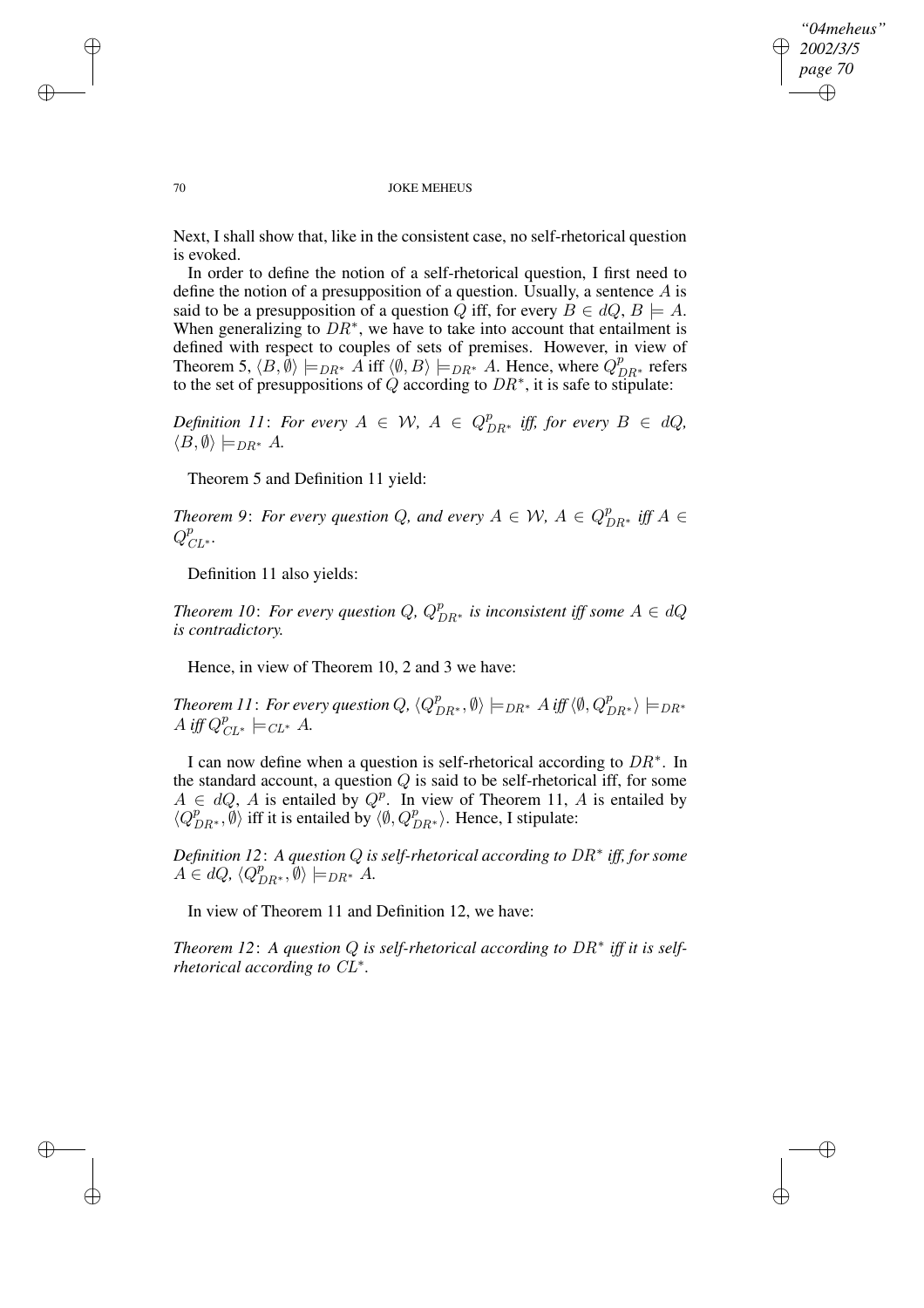Note that Theorem 12 is not evident. If, for instance,  $DR^*$  would allow for the derivation of contradictions, then Theorem 12 would not hold true.<sup>18</sup> I now show that, according to  $DR^*$ , no evoked question is self-rhetorical.

*Lemma 1*: *If*  $\Sigma \models_{E_{DR^*}} Q$ , then, for every  $A \in Q_{DR^*}^p$ ,  $\Sigma \models_{DR^*} A$ .

*Proof.* Suppose that for some  $A \in Q_{DR^*}^p$ ,  $\Sigma \not\models_{DR^*} A$ . In view of Definition 11, it follows that  $\Sigma \not\models_{DR^*} dQ$ . But then,  $\Sigma \not\models_{E_{DR^*}} Q$ .

Lemma 2: If  $\langle Q_{DR^*}^p, \emptyset \rangle \models_{DR^*} A$  then  $A \in Q_{DR^*}^p$ .

*Proof.* Obvious in view of Definition 11. ■

✐

✐

✐

✐

*Theorem 13: If*  $\Sigma \models_{E_{DP*}} Q$ , *then Q is not self-rhetorical.* 

*Proof.* Suppose that  $\Sigma \models_{E_{DR}^*} Q$ , and that  $Q$  is self-rhetorical. By Definition 12, it follows that for some  $A \in dQ$ ,  $\langle Q_{DR^*}^p, \emptyset \rangle \models_{DR^*} A$ , and hence, by the supposition and Lemma 1 and 2, that  $\Sigma \models_{DR^*} A$ . But then,  $\Sigma \not\models_{E_{DR^*}} Q$ .

The following two corollaries immediately follow from Definition 12 and Theorem 13:

*Corollary* 1: *If*  $\Sigma \models_{E_{DR^*}} Q$ , *then Q has at least two direct answers that are not contradictory.*

*Corollary* 2: *If*  $\Sigma \models_{E_{DR^*}} Q$ , *then no direct answer to Q is a tautology.* 

Let a question that has only contradictory direct answers be called a "completely contradictory question", and one that has only tautologies as direct answers a "completely tautological question". In view of Corollaries 1 and 2, we have that, like in the consistent case, the following properties hold:

*Theorem 14: If*  $\Sigma \models_{E_{DR}^*} Q$ , *then Q is not a completely contradictory question.*

*Theorem 15: If*  $\Sigma \models_{E_{DR}^*} Q$ , *then Q is not a completely tautological question.*

 $18$  In some cases, it may be justified to change the meaning of self-rhetorical questions. If, for instance, all members of an inconsistent set are accepted as true, then a question that has only contradictions as direct answers should no longer be considered as self-rhetorical.

"04meheus" 2002/3/5 page 71

✐

✐

✐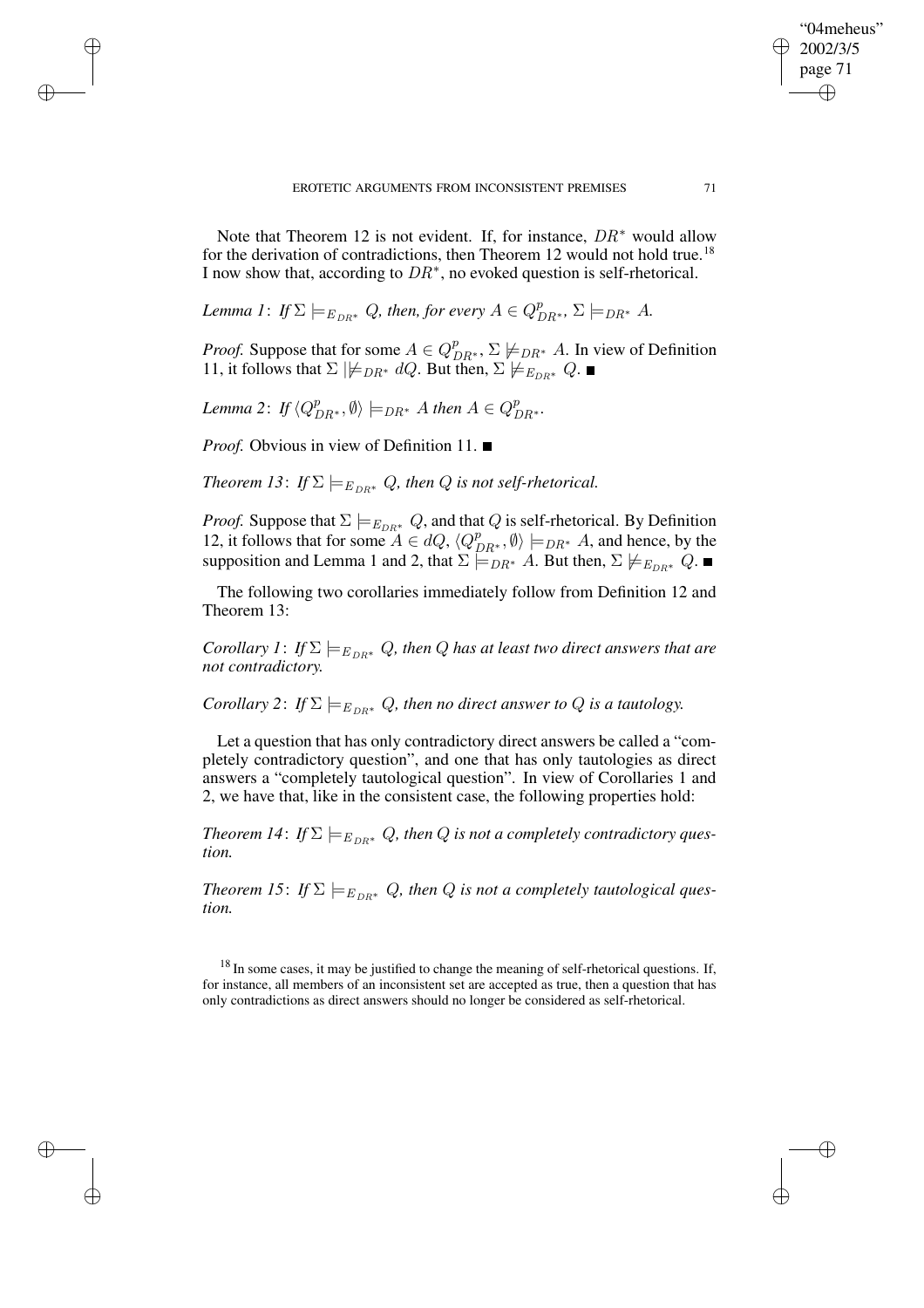## "04meheus" 2002/3/5 page 72 ✐ ✐

✐

✐

#### 72 JOKE MEHEUS

## 7.3. *Relations between evoking sets and evoked questions*

✐

✐

✐

✐

The third type of properties examined by Wisniewski concern relations between evoking sets and the effects of these on the relations between evoked questions. Here, the generalization to the inconsistent case yields some interesting new results.

As is clear from Definition 3, a question that is evoked by a set  $\Gamma$ , is not evoked by every subset, respectively superset, of  $\Gamma$ . In the consistent case, and with  $CL$  as the underlying logic, the conditions under which  $Q$  is evoked by a subset or a superset of  $\Gamma$  are quite trivial. If Q is evoked by  $\Gamma$ , then Q is evoked by a *subset* of Γ iff Q is sound with respect to this subset; it is evoked by a *superset* of Γ iff it is informative with respect to this superset (see [24, p. 132]). One of the consequences is that, in the consistent case, only informativeness is a non-monotonic notion. A question may be informative relative to  $\Gamma$ , whereas it is not informative relative to some  $\Gamma' \supset \Gamma$ . However, a question that is sound relative to  $\Gamma$  is sound relative to any superset of Γ. When generalizing to the inconsistent case, things become a bit more complicated. We shall see, however, that all complications are intuitively justified.

In the inconsistent case, we are dealing with couples of sets of premises  $\Sigma = \langle \Gamma_0, \Gamma_1 \rangle$ . Let us first consider the cases where  $\Gamma_1$  is kept constant. Here, the situation is the same as for the consistent case. Deleting members of  $\Gamma_0$ may have the effect that some questions are no longer sound with respect to  $\Sigma$ . However, it cannot have the effect that some questions are no longer informative with respect to  $\Sigma$ . Adding members to  $\Gamma_0$  may have the effect that some questions are no longer informative with respect to  $\Sigma$ , but not that some questions are no longer sound with respect to  $\Sigma$ . Hence, we have:

*Theorem 16: If*  $\Sigma = \langle \Gamma_0, \Gamma_1 \rangle \models_{E_{DR}^*} Q$ ,  $\Gamma'_0 \subset \Gamma_0$ , and  $\Gamma'_1 = \Gamma_1$ , *then*  $\Sigma' = \langle \Gamma'_0, \Gamma'_1 \rangle \models_{E_{DR^*}} Q$  provided that  $\Sigma' \models_{DR^*} dQ$ .

*Theorem 17: If*  $\Sigma = \langle \Gamma_0, \Gamma_1 \rangle \models_{E_{DR}^*} Q$ ,  $\Gamma'_0 \supset \Gamma_0$ , and  $\Gamma'_1 = \Gamma_1$ , *then*  $\Sigma' = \langle \Gamma'_0, \Gamma'_1 \rangle \models_{E_{DR^*}} Q$  provided that for each  $A \in dQ$ ,  $\Sigma' \mid \not\models_{DR^*} \{A\}.$ 

Let us now turn to the cases where  $\Gamma_1$  is not kept constant. Evidently, the properties expressed by Theorem 16 and 17 also obtain, *mutatis mutandi*, for these cases. But, there is something more. A question that is informative with respect to  $\langle \Gamma_0, \Gamma_1 \rangle$  may no longer be informative with respect to  $\langle \Gamma_0, \Gamma'_1 \rangle$ , where  $\Gamma'_1 \subset \Gamma_1$ . It is not difficult to see why: taking subsets of  $\Gamma_1$ may have the effect that  $U(\Sigma') \subset U(\Sigma)$ . When this happens, the number of statements that should be accepted as true increases, and hence, some questions may no longer be informative relative to  $\Sigma'$ . Consider, for instance,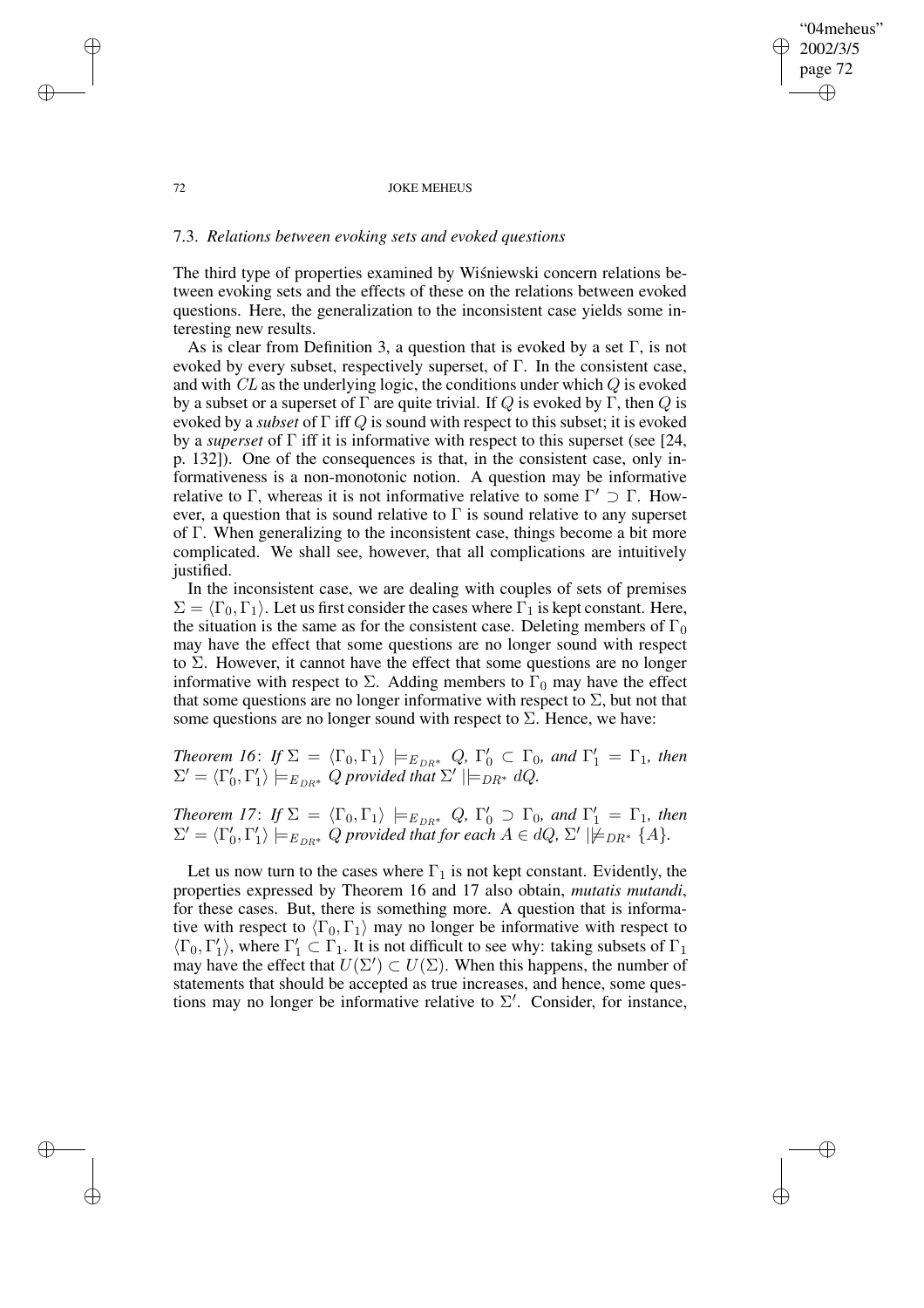$\Sigma = \langle \emptyset, \{p, \neg p\} \rangle$ , and  $\Sigma' = \langle \emptyset, \{\neg p\} \rangle$ . The question that has p and  $\neg p$  as its direct answers is informative with respect to  $\Sigma$ , but not with respect to  $\Sigma'$ . For similar reasons, a question that is sound with respect to  $\langle \Gamma_0, \Gamma_1 \rangle$  may fail to be sound with respect to  $\langle \Gamma_0, \Gamma'_1 \rangle$ , where  $\Gamma'_1 \supset \Gamma_1$ . This typically happens when  $U(\Sigma') \supset U(\Sigma)$ . For instance, the question that has q and r as its direct answers is sound with respect to  $\langle {p}, {\neg p \wedge (q \vee r)} \rangle$ , but not with respect to  $\langle \{p\}, \{\neg p \wedge (q \vee r)\}\cup \{\neg q, \neg r\}\rangle$  — $q \vee r$  is DR<sup>\*</sup>-derivable from the former, but not from the latter. In view of all this, we have:

*Theorem 18: If*  $\Sigma = \langle \Gamma_0, \Gamma_1 \rangle \models_{E_{DR}^*} Q$ ,  $\Gamma'_0 = \Gamma_0$ , and  $\Gamma'_1 \subset \Gamma_1$ , then  $\Sigma' =$  $\langle \Gamma'_0, \Gamma'_1 \rangle \models_{E_{DR^*}} Q$  provided (i)  $\Sigma' \models_{DR^*} dQ$ , and, (ii)  $U(\Sigma') = U(\Sigma)$ .

*Theorem 19: If*  $\Sigma = \langle \Gamma_0, \Gamma_1 \rangle \models_{E_{DR}^*} Q$ ,  $\Gamma_0 = \Gamma'_0$ , and  $\Gamma'_1 \supset \Gamma_1$ , *then*  $\Sigma' = \langle \Gamma'_0, \Gamma'_1 \rangle \models_{E_{DR^*}} Q$  provided *(i)* that for each  $A \in dQ$ ,  $\Sigma' \not\models_{DR^*} \{A\}$ , *and, (ii)*  $U(\Sigma') = \widetilde{U}(\Sigma)$ .

What Theorem 19 comes to is that, in the inconsistent case, not only informativeness is a non-monotonic notion, but also soundness. This, however, is in line with what one might expect. Adding new inconsistencies may result in a decrease of the number of statements accepted as true. Hence, for some questions it may no longer be justified to believe that they must have a true direct answer.

# 8. *Strong Evocation*

✐

✐

✐

✐

I mentioned in Section 3 that, in the generalized case, some evoked questions are *eliminative* relative to their evoking set: each of their direct answers provides guidance on how the inconsistencies should be resolved. Questions that satisfy this additional requirement are said to be *strongly evoked*. Let  $\Sigma \models_{SE_{DR^*}} Q$  denote that  $\widehat{Q}$  is strongly evoked by  $\Sigma$  according to  $DR^*$ . Here is the definition:

*Definition* 13:  $\Sigma \models_{SE_{DR^*}} Q$  *iff* (i)  $\Sigma \models_{DR^*} dQ$ (ii) *for each*  $A \in dQ$ ,  $\Sigma \not\models_{DR^*} \{A\}$ , (iii)  $dQ \subseteq U(\Sigma)$ *, and* (iv) *for each*  $A \in dQ$ ,  $\Sigma \not\models DB^* {\neg A}$ .

It is easily observed that strong evocation is a special case of evocation:

*Theorem* 20: *If*  $\Sigma \models_{SE_{DR*}} Q$ , *then*  $\Sigma \models_{E_{DR*}} Q$ .

"04meheus" 2002/3/5 page 73

✐

✐

✐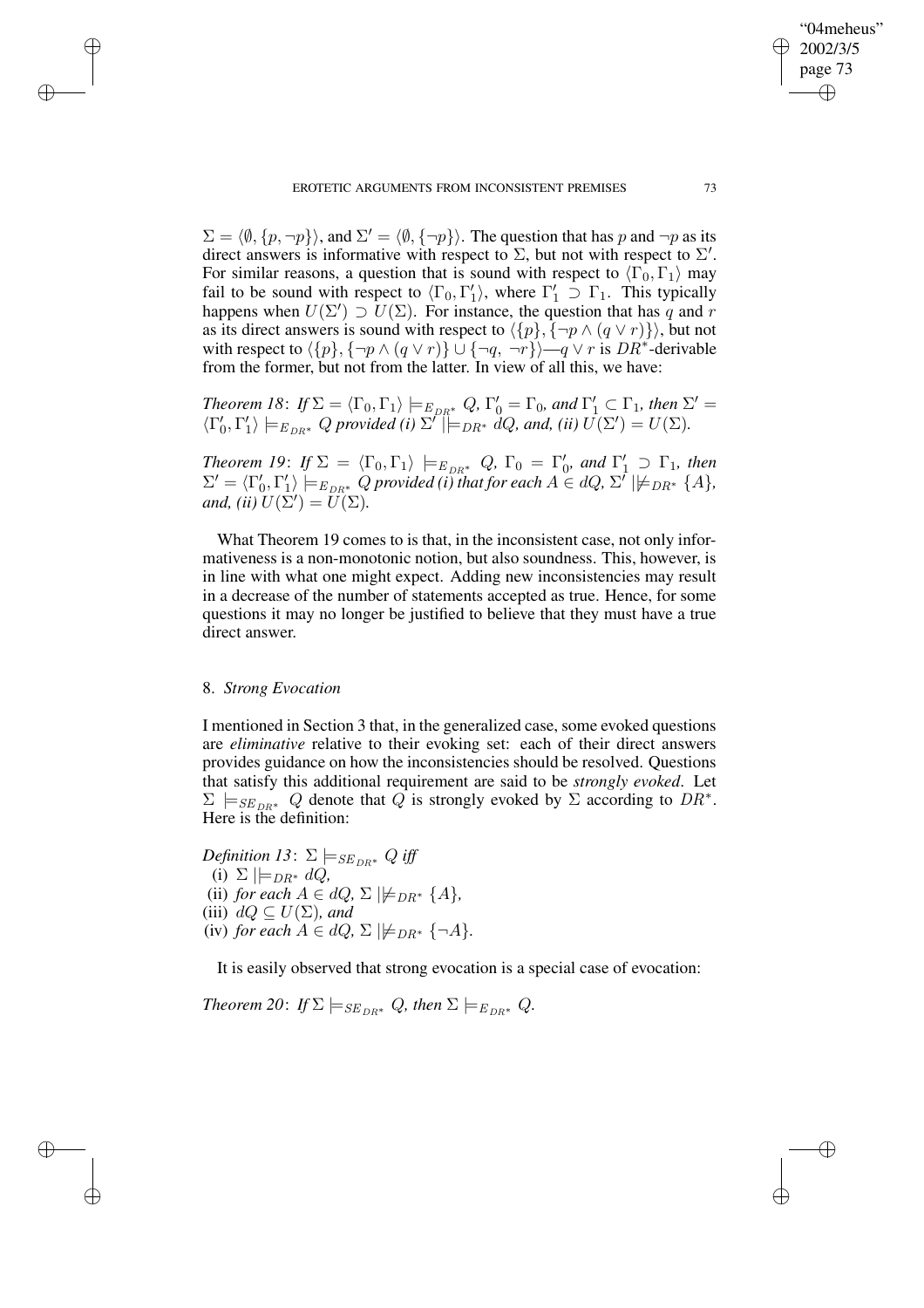## "04meheus" 2002/3/5 page 74 ✐ ✐

✐

✐

#### 74 JOKE MEHEUS

I leave it to the reader to check that the equivalents of Theorems 8, 13, 14, and 15 hold true for strong evocation.

I explained in Section 7 that completeness can be defined in terms of evocation. An important result is that consistency can be defined in terms of strong evocation. I shall say that a set of premises is contradictory iff some member of  $\Gamma$  is contradictory.

The proofs of the following two lemmas are obvious:

*Lemma 3*: *If* Γ *is inconsistent, but non-contradictory, then every* DR<sup>∗</sup> *-model of*  $\langle \emptyset, \Gamma \rangle$  *verifies at least one formula of the form*  $\exists (\Diamond A \land \Diamond \neg A)$ *, such that*  $A \in \mathcal{F}^p$ .

*Lemma* 4: *A* S5-model M verifies  $\exists (\Diamond A \land \Diamond \neg A)$  iff it verifies  $\exists (\Diamond A \land \Diamond \neg A)$  $\neg A$ ) ∨  $\exists (\Diamond \neg A \land A)$ .

*Theorem 21*: Γ *is inconsistent, but non-contradictory iff, for some question*  $Q, \Sigma = \langle \emptyset, \Gamma \rangle \models_{SE_{DR} *} Q.$ 

*Proof.* For the left-right direction, suppose that the antecedent holds true. By Theorem 1, it follows that  $\Sigma = \langle \hat{\emptyset}, \Gamma \rangle$  has  $DR^*$ -models. But then, by Lemma 3 and 4 and the definition of  $U(\Sigma)$ , there is some  $A \in \mathcal{F}^a$ , such that  $A, \neg A \in U(\Sigma)$ , and  $\Sigma \not\models_{DR^*} \exists A$  and  $\Sigma \not\models_{DR^*} \exists \neg A$ . Hence, the question that has  $\exists A$  and  $\exists \neg A$  as its direct answers fulfills the conditions (i)–(iv) of Definition 13.

For the right-left direction, it suffices to observe that, if the antecedent holds true,  $\Sigma$  has  $DR^*$ -models, and  $U(\Sigma) \neq \emptyset$ . Hence,  $\Sigma$  is non-contradictory, but inconsistent.

I now show that, if some question Q is strongly evoked by  $\Sigma$ , then each direct answer to Q can be used to transform  $\Sigma$  in a  $\Sigma'$  that is less abnormal.

*Theorem* 22: *If*  $\Sigma = \langle \Gamma_0, \Gamma_1 \rangle$   $\models$   $SE_{DR*}$  Q, then for every  $A \in dQ$ , *(i)*  $\Sigma' = \langle \Gamma_0 \cup \{A\}, \Gamma_1 \rangle$  *has*  $DR^*$ -models, and (ii) there is a minimal Dab*consequence*  $Dab(\Delta)$  *of*  $\Sigma$ *, such that, for some*  $\Delta' \subset \Delta$ *,*  $Dab(\Delta')$  *is a minimal Dab-consequence of*  $\Sigma'$ .

*Proof.* Suppose that the antecedent holds true, and choose some arbitrary  $A \in dQ$ . By (iv) of Definition 13, it follows that  $\Sigma' = \langle \Gamma_0 \cup \{A\}, \Gamma_1 \rangle$  has DR<sup>\*</sup>-models.

As  $dQ \subseteq U(\Sigma)$ , there is some  $\Theta \subseteq \mathcal{F}^a$ , such that  $Dab({A} \cup \Theta)$  is a minimal Dab-consequence of  $\Sigma$ . Moreover, as A is verified by some  $DR^*$ models of  $\Sigma$ ,  $\Theta$  is non-empty. But then, as the  $DR^*$ -models of  $\Sigma'$  are the

✐

✐

✐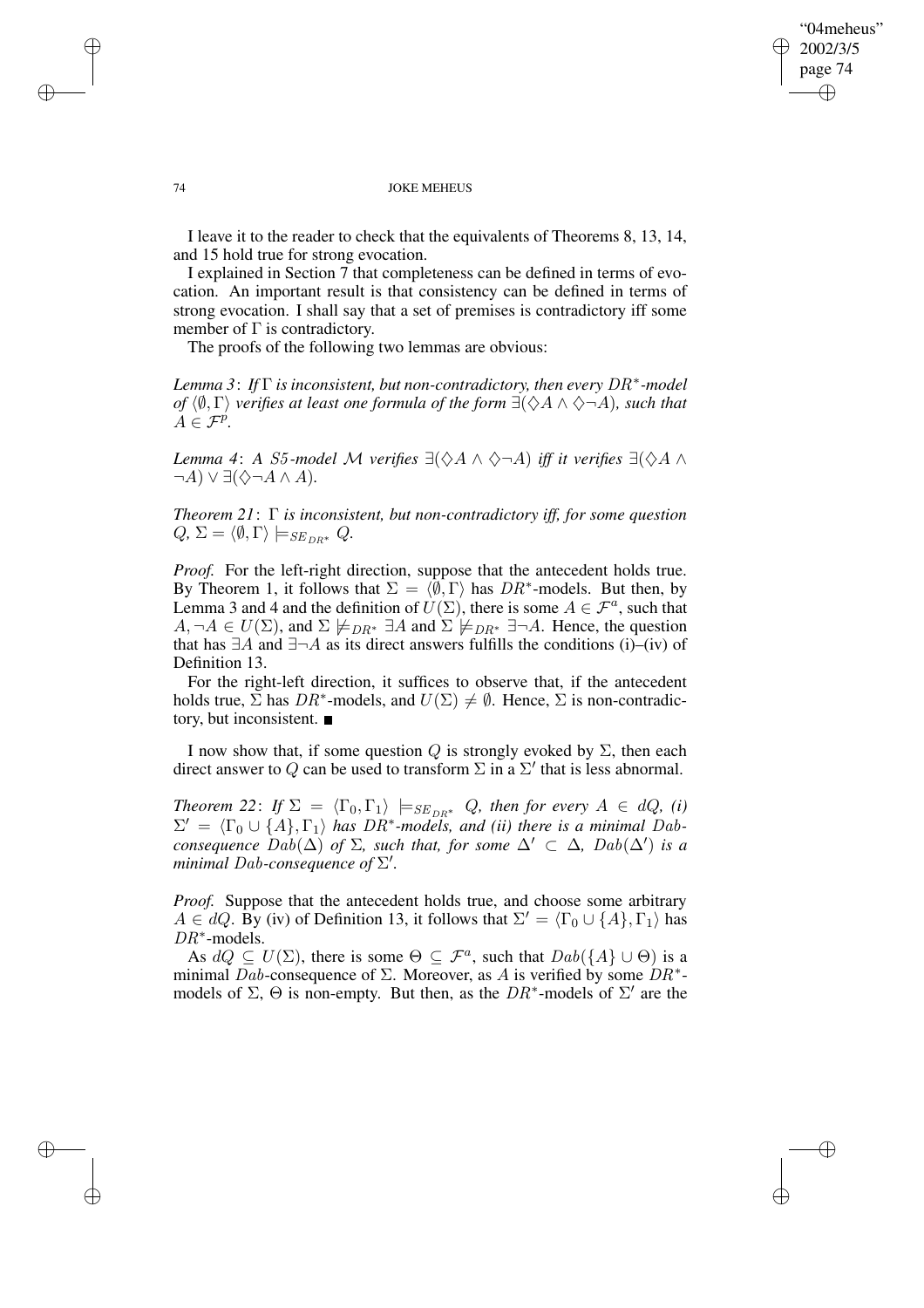DR<sup>\*</sup>-models of  $\Sigma$  that verify A, and hence falsify  $\diamondsuit A \land \neg A$ ,  $Dab(\Theta)$  is a minimal Dab-consequence of  $\Sigma'$ .

## 9. *Generation*

✐

✐

✐

✐

As explained above, question generation is a special kind of question evocation. A question is generated by a set of sentences iff it is evoked by that set, *and* is risky. In view of the previous sections, the generalized definition of question generation is straightforward:

*Definition* 14:  $\Sigma = \langle \Gamma_0, \Gamma_1 \rangle \models_{G_{DR^*}} Q$  *iff* (i)  $\Sigma \models_{DR^*} dQ$ (ii) *for each*  $A \in dQ$ ,  $\Sigma \not\models_{DR^*} \{A\}$ *, and* (iii)  $\langle \emptyset, \emptyset \rangle \not\models_{DR^*} dQ.$ 

In [24, pp. 155–160], Wiśniewski examines a series of properties of question generation. Each of these is retained in the generalized case or is subject to changes analogous to those discussed in Section 7. I only list those properties that highlight the main differences with question evocation.

Like in the consistent case, it is easy to prove that the empty set does not generate questions:

*Theorem* 23: *If*  $\Sigma = \langle \Gamma_0, \Gamma_1 \rangle \models_{G_{DP} *} Q$ *, then*  $\Gamma_0 \cup \Gamma_1 \neq \emptyset$ *.* 

In the consistent case, it can moreover be proved that sets of tautologies do not generate questions. In the generalized case, something stronger holds. Sets that entail only tautologies do not generate questions:

*Theorem* 24: *If*  $\Sigma \models_{G_{DR^*}} Q$ *, then for some*  $A \in W$ *,*  $\Sigma \models_{DR^*} A$ *, and*  $\langle \emptyset, \emptyset \rangle \not\models_{DR^*} A$ .

*Proof.* Obvious in view of Definition 14 and the fact that, if the consequent would not hold true, then, for every  $A \in W$ ,  $\Sigma \models_{DR^*} A$  iff  $\langle \emptyset, \emptyset \rangle \models_{DR^*} A$ . Г

As an illustration of Theorem 24, consider  $\Sigma = \langle \emptyset, \{p, \neg p\} \rangle$ . Even though the second element of  $\Sigma$  contains sentences that are not tautologies, no such sentence is entailed by  $\Sigma$ . Hence, no question is generated by  $\Sigma$ .

*Theorem* 25:  $\Sigma = \langle \Gamma_0, \Gamma_1 \rangle$  generates at least one question iff  $\Sigma$  is incom*plete, and, for some*  $A \in \mathcal{W}$ ,  $\Sigma \models_{DR^*} A$ *, and*  $\langle \emptyset, \emptyset \rangle \not\models_{DR^*} A$ *.* 

"04meheus" 2002/3/5 page 75

✐

✐

✐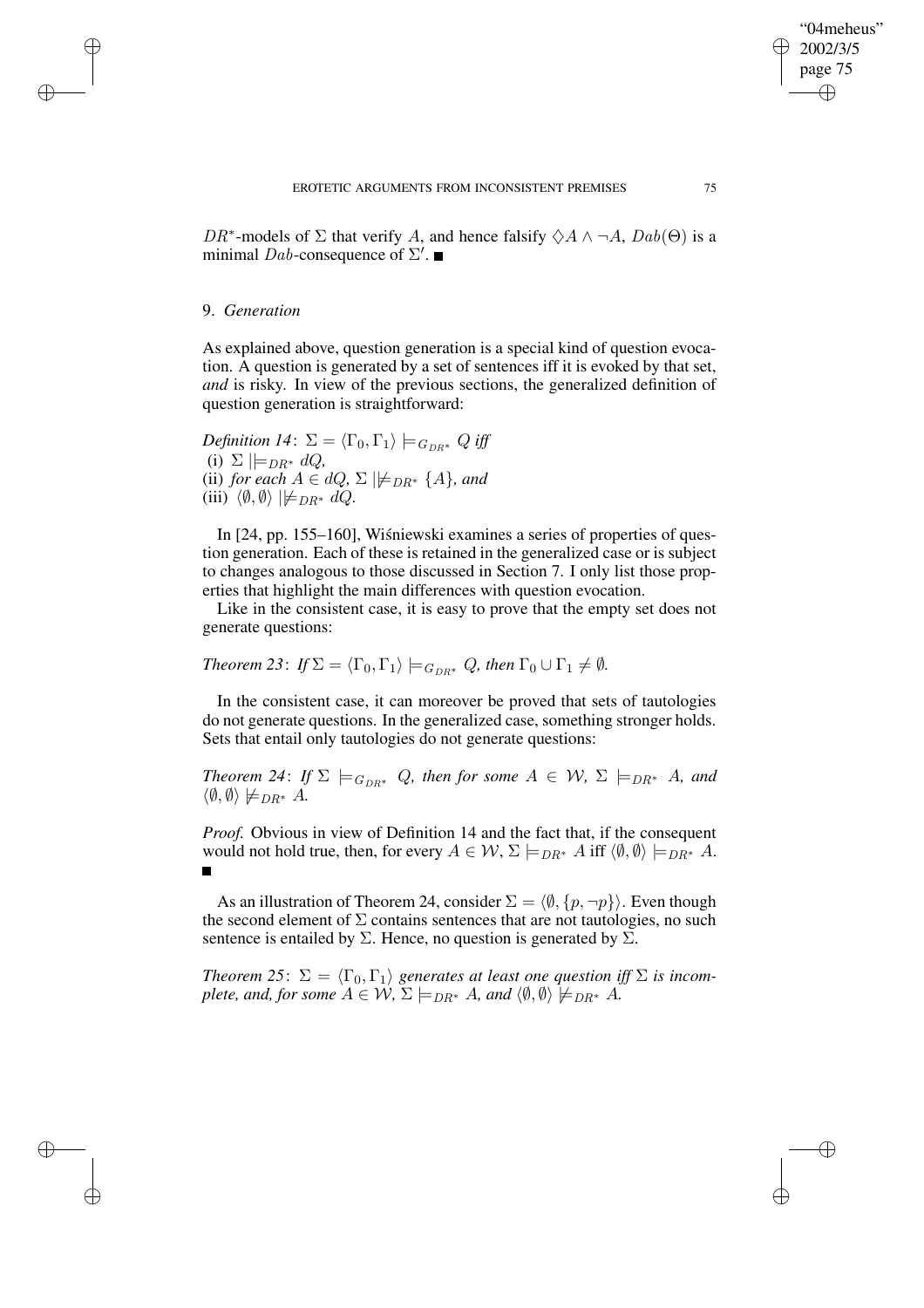## "04meheus" 2002/3/5 page 76 ✐ ✐

✐

✐

### 76 JOKE MEHEUS

*Proof.* The left-right direction is obvious in view of Theorem 7 (and the fact that each generated question is an evoked question) and Theorem 24. For the other direction, suppose that the antecedent holds true. In that case, there is some  $A \in \mathcal{W}$ , such that A is entailed by  $\Sigma$  and A is not a tautology, and there is some  $B \in W$ , such that neither B nor  $\neg B$  is entailed by  $\Sigma$ . But then, the question that has  $A \wedge B$  and  $A \wedge \neg B$  as its direct answers fulfills the conditions (i)–(iii) of Definition 14, and hence is generated by  $\Sigma$ .

Like in the consistent case, the generalized definition warrants that the non-contradictory direct answers to a generated question do not contradict each other:

 $Theorem\ 26\colon \textit{If}\, \Sigma = \langle \Gamma_0, \Gamma_1\rangle \models_{G_{DR} *} Q,$  then there are no non-contradictory A, B ∈ dQ *such that, for every* S5 *-model* M*,* M *verifies* A *iff* M *falsifies* B*.*

*Proof.* It suffices to observe that if the consequent would not hold true, then  $\langle \emptyset, \emptyset \rangle \models_{DR^*} dQ.$ 

# 10. *The Logics* DM *and* DC

In this section, I briefly present the logics  $DM$  and  $DC$ , and discuss the alternative definitions of question evocation and question generation to which these logics lead.

As explained in Section 5, DM is obtained by selecting those S5-models of  $\Sigma$  that are minimally abnormal in a set-theoretical sense. We thus have:

*Definition* 15: A S5-model M of  $\Sigma$  *is minimally abnormal iff there is no* M' such that  $Ab(\mathcal{M}') \subset Ab(\mathcal{M})$ .

As for DR, entailment and mc-entailment are restricted to non-modal formulas:

*Definition* 16: Where  $A \in W$ ,  $\Sigma \models_{DM} A$  *iff all minimally abnormal* S5*models of*  $\Sigma$  *verify* A.

*Definition* 17: *Where*  $\Delta \subset W$ ,  $\Sigma \models_{DM} \Delta$  *iff, for every minimally abnormal* S5-model M of  $\Sigma$ , there is some  $A \in \Delta$  such that M verifies A.

In order to define the logic  $DC$ , we need some additional definitions. First, let  $f(A)$  be the result of relettering the free variables in A in such a way that they occur in some standard order (for instance, the first occurring free

✐

✐

✐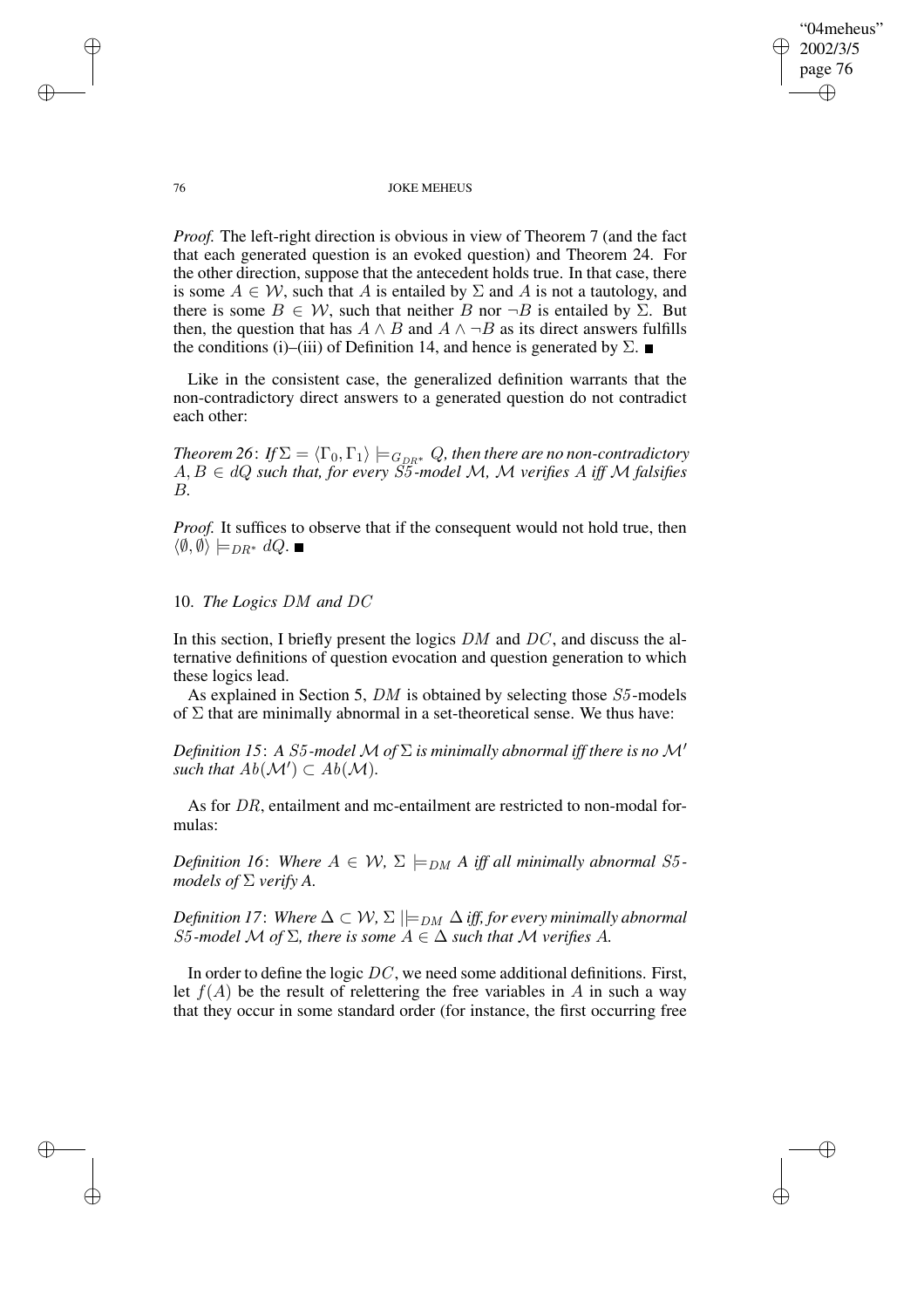✐

✐

✐

variable is always x, the second always y, ...). Next, let  $A \prec B$  denote that  $\exists B$  follows by (non-zero applications of) existential generalization from  $\exists A$ , and  $q(\Delta)$  that  $\{f(A) \mid A \in \Delta;$  for no  $B \in \Delta, f(B) \prec f(A)\}$ . Finally, let  $\Phi_{\Sigma}$  be the set of all  $g(\Delta)$  such that  $\Delta$  contains one factor of each minimal Dab-consequence of  $\Sigma$ .

The logic DC is obtained by selecting those members of  $\Phi_{\Sigma}$  that are *numerically* smallest. Let  $\Phi_{\Sigma}^{\#}$  $\frac{\pi}{2}$  be the set of members of  $\Phi_{\Sigma}$  that do not have a larger cardinality than any other member of  $\Phi_{\Sigma}$ .

*Definition 18*: *A S5-model*  $\mathcal M$  *of*  $\Sigma$  *is a DC-model of*  $\Sigma$  *iff*  $Ab(\mathcal M) \in \Phi_{\Sigma}^{\#}$ Σ *.*

*Definition* 19: *Where*  $A \in W$ ,  $\Sigma \models_{DC} A$  *iff all* DC-models of  $\Sigma$  *verify* A.

*Definition* 20: *Where*  $\Delta \subset W$ ,  $\Sigma \models_{DC} \Delta$  *iff, for every DC*-model M of  $\Sigma$ *, there is some*  $A \in \Delta$  *such that* M *verifies* A.

The alternative definitions for question evocation are obtained from Definition 10 by replacing DR by  $\overline{DM}$ , respectively DC. Those for strong evocation and generation are obtained in the same way from Definitions 13 and 14. I leave it to the reader to check that all theorems proved in sections 7–9 are also provable for the alternative definitions.

The alternative definitions on the basis of DM are adequate for situations in which one has reasons to minimize *set-theoretically* the number of things that went wrong. In situations like this, DM leads to results that are intuitively more justified than those obtained by DR. The following example illustrates this.

*Example* 6. Consider  $\Sigma = \langle {\neg p \vee \neg q, p \supset r, q \supset r, p \supset (s \vee t), q \supset r \rangle}$  $(s \vee t)$ ,  $\{p,q\}$ . The only minimal  $\overline{D}ab$ -consequence that follows from  $\Sigma$ is  $(\Diamond p \land \neg p) \lor (\Diamond q \land \neg q)$ . If one has reasons to believe that p and q cannot both be mistaken, then the question "Is  $p$  or  $q$  the case?" should be evoked by  $\Sigma$ . Under the same conditions, the question "Is r the case or  $\neg r$ ?" should *not* be evoked by  $\Sigma$ —if either p or q is true, then so is r—but the question "Is  $s$  or  $t$  the case?" should. All three results are obtained by  $DM$ , but none of them is obtained by DR.

In some situations, one has reasons to minimize the number of abnormalities in a *numerical* sense. This may be, for instance, because one wants to restore consistency by a minimal number of changes. In cases like this, the logic  $DC$  leads to better definitions of question evocation and question generation than the logics  $DR$  and  $DM$ . Also this is best illustrated by means of an example.

"04meheus" 2002/3/5 page 77

✐

✐

✐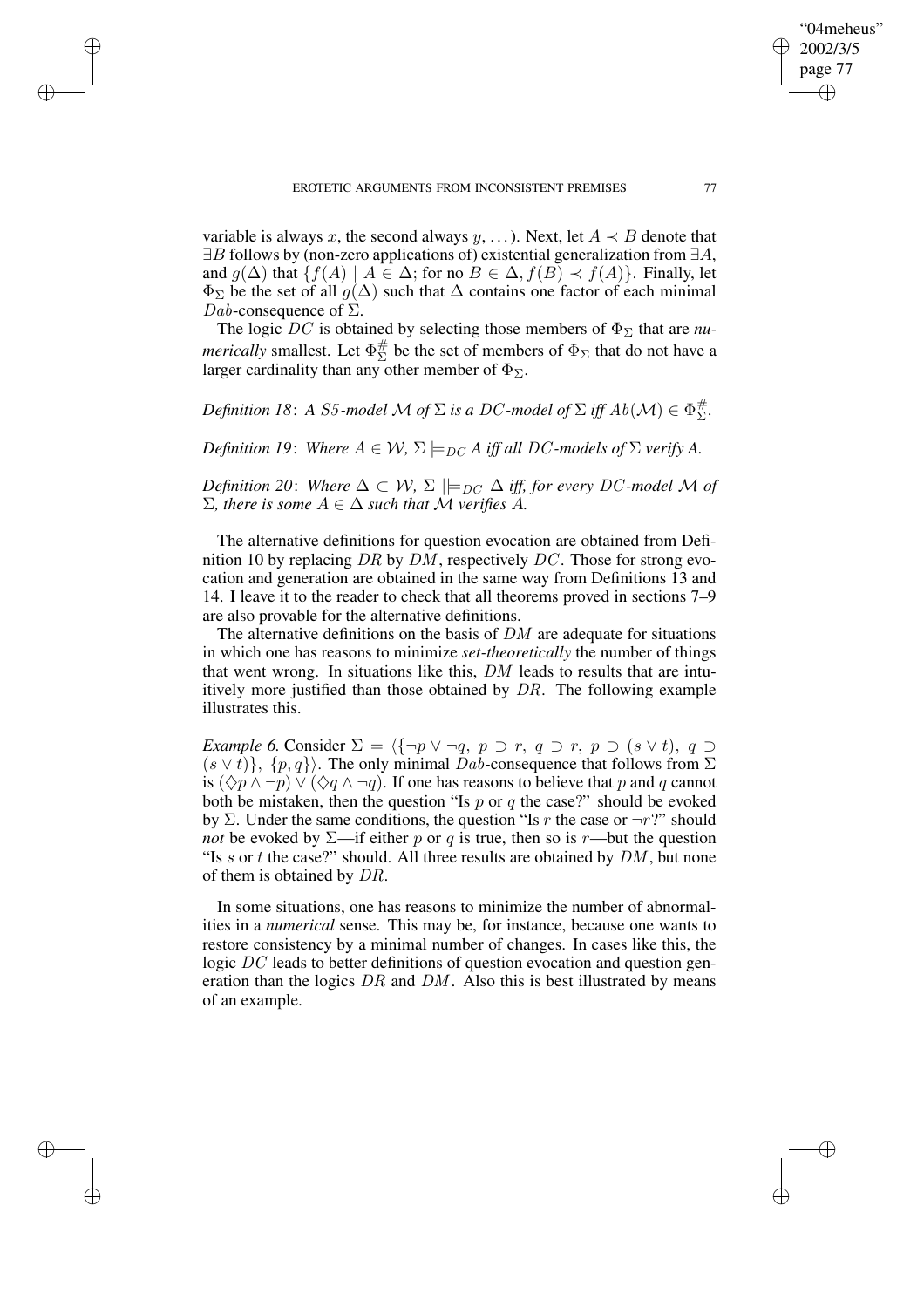✐

#### 78 JOKE MEHEUS

*Example* 7. Suppose that  $\Sigma = \langle {\neg p \lor \neg q, \neg p \lor \neg r, q \supset (s \lor t)} , \{p, q, r\} \rangle$ . The minimal Dab-consequences that are S5-derivable from  $\Sigma$  are  $(\Diamond p \land p)$  $\neg p$ )  $\vee (\Diamond q \wedge \neg q)$  and  $(\Diamond p \wedge \neg p) \vee (\Diamond r \wedge \neg r)$ . What this comes to is that p or q is mistaken, and that  $p$  or  $r$  is mistaken. If one has reasons to minimize the *number* of things that are mistaken, then one should conclude that  $p$  is mistaken, and that neither q nor r is. But then, neither "Is q or  $\neg q$  the case?" nor "Is r or  $\neg r$  the case?" should be evoked by  $\Sigma$ . Both questions are evoked by  $DR$  and  $DM$ , but not by  $DC$ . Under the same conditions, the question "Is s or t the case?" should be evoked by  $\Sigma$ . Also this result can only be obtained by DC.

# 11. *Conclusions and Open Problems*

In this paper, I presented an analysis of how questions arise from inconsistent premises. I started from the theory of Wisniewski, and showed in what way it can be generalized to the inconsistent case. For the consistent case, the generalized theory leads to exactly the same results as Wisniewski's.

I distinguished between two different kinds of situations. When dealing with an inconsistent set of premises, one may accept all members of this set as true (at least for the time being), or one may suspend judgment on the truth of at least some of the premises. In this paper, I only examined the second type of situation in detail.

The generalization presented here is based on a specific type of prioritized adaptive logics. One of the main properties of these logics is that they localize the consistent core of a (possibly inconsistent) set of sentences. They do so in a way that takes into account not only logical considerations but also external preferences.

The generalization revealed some interesting new properties of question evocation. It became clear, for instance, that in the inconsistent case, a distinction has to be made between two kinds of evocation. A question may be evoked because the information exhibits certain 'gaps', or it may be evoked because of the inconsistencies. The second type of evocation I called strong evocation. I showed that if a question is strongly evoked from an inconsistent set of premises, then each of its direct answers is helpful in resolving the inconsistencies.

There are several open problems that deserve further study. A first important open problem concerns the comparison of the two types of situation. In this paper, I mentioned already several differences between them—for instance, with respect to the question whether completely contradictory questions should be allowed for. It would be interesting to study this in some more detail. A second series of open problems concerns a further analysis of the notion of strong evocation. According to the definition presented here,

✐

✐

✐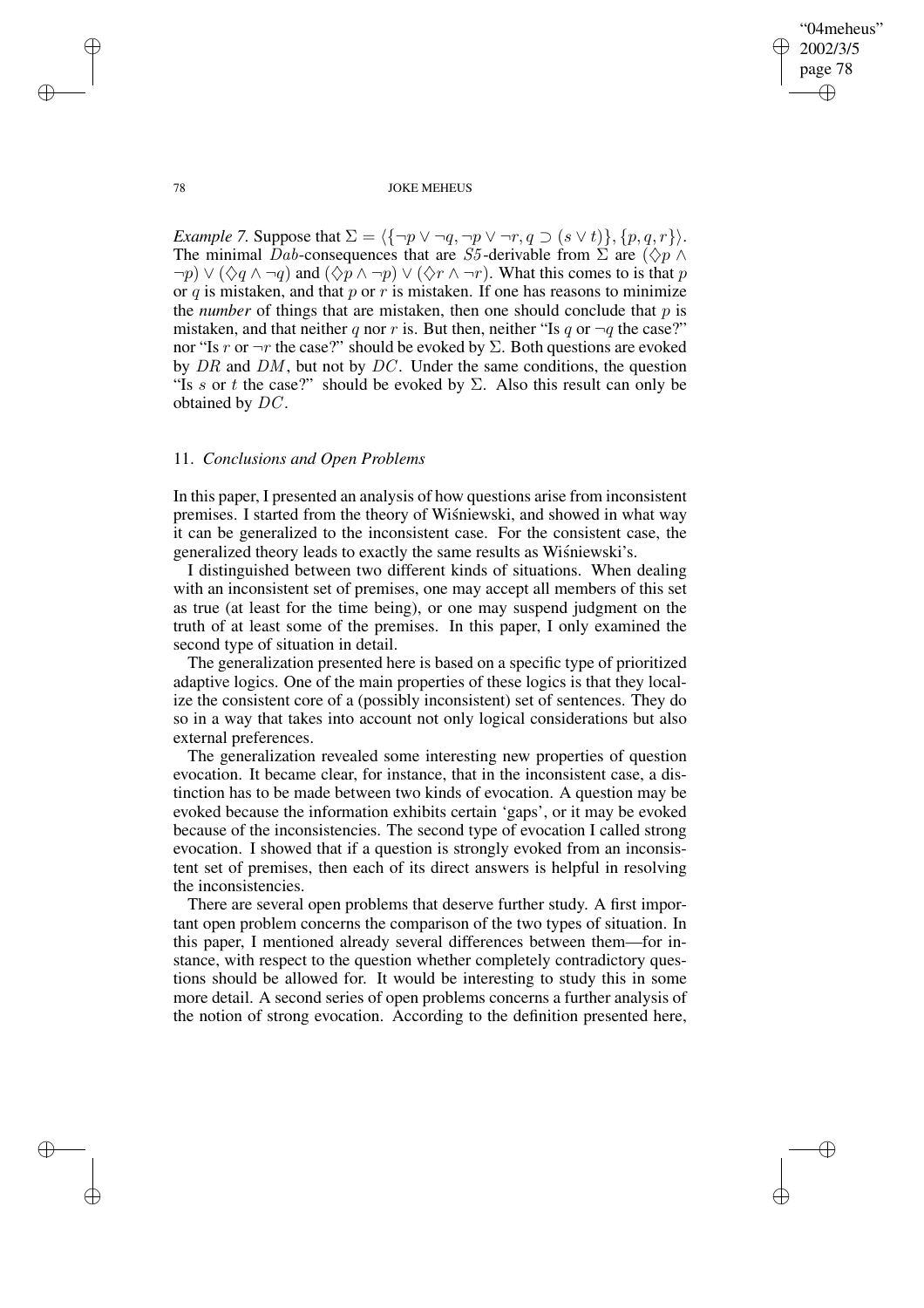EROTETIC ARGUMENTS FROM INCONSISTENT PREMISES 79

✐

✐

✐

✐

the direct answers to strongly evoked questions are always atoms. It would be interesting to generalize this definition, and to examine some further properties of this concept. A final series of problems is related to Wisniewski's notion of question generation. In this paper, I briefly showed how this concept can be generalized to the inconsistent case, but did not distinguish between two types of question generation. In line with the results on question evocation, this distinction definitely seems worthwhile to explore.<sup>19</sup>

> Centre for Logic and Philosophy of Science Ghent University, Belgium E-mail: Joke.Meheus@rug.ac.be

## **REFERENCES**

- [1] Diderik Batens. Dynamic dialectical logics. In Graham Priest, Richard Routley, and Jean Norman, editors, *Paraconsistent Logic. Essays on the Inconsistent*, pages 187–217. Philosophia Verlag, München, 1989.
- [2] Diderik Batens. Inconsistency-adaptive logics. In Ewa Orłowska, editor, *Logic at Work. Essays Dedicated to the Memory of Helena Rasiowa*, pages 445–472. Physica Verlag (Springer), Heidelberg, New York, 1999.
- [3] Diderik Batens. Zero logic adding up to classical logic. *Logical Studies*, 2:15, 1999. (Electronic Journal: http://www.logic.ru/LogStud/ 02/LS2.html).
- [4] Diderik Batens. Minimally abnormal models in some adaptive logics. *Synthese*, 125:5–18, 2000.
- [5] Diderik Batens. A survey of inconsistency-adaptive logics. In Batens et al. [10], pages 49–73.
- [6] Diderik Batens. A dynamic characterization of the pure logic of relevant implication. *Journal of Philosophical Logic*, 30:267–280, 2001.
- [7] Diderik Batens. In defence of a programme for handling inconsistencies. In Joke Meheus, editor, *Inconsistency in Science*. Kluwer, Dordrecht, in print.
- [8] Diderik Batens and Joke Meheus. The adaptive logic of compatibility. *Studia Logica*, 66:327–348, 2000.
- [9] Diderik Batens, Joke Meheus, Dagmar Provijn, and Liza Verhoeven. Some adaptive logics for diagnosis. To appear.

 $19$  Unpublished papers in the reference section are available at the internet address http://logica.rug.ac.be/centrum/writings/.

"04meheus" 2002/3/5 page 79

✐

✐

✐